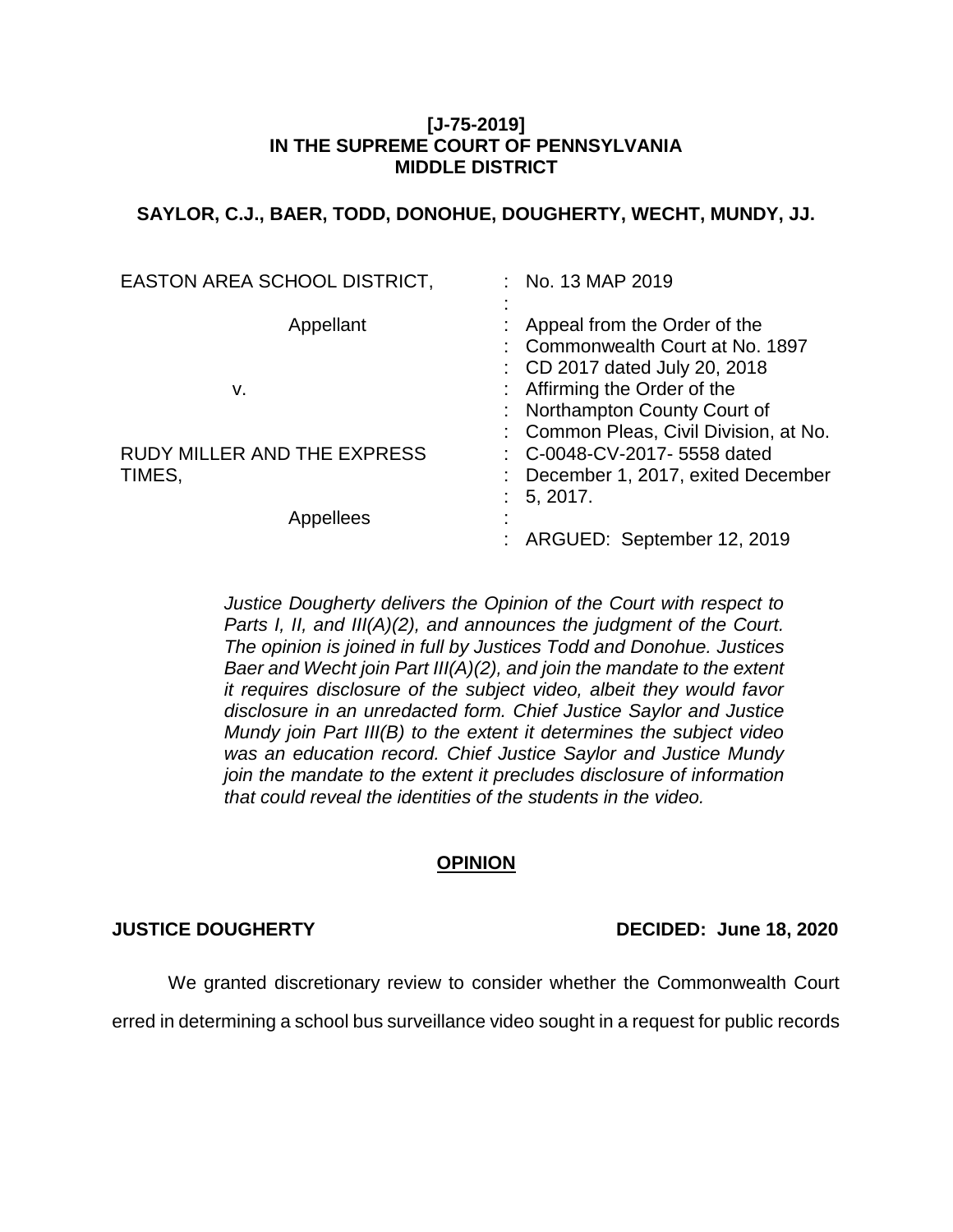pursuant to the Right-to-Know Law (RTKL), 65 P.S. §§67.101-67.3104,<sup>1</sup> is not exempt from disclosure under the Family Educational Rights and Privacy Act (FERPA), 20 U.S.C. §1232g. Although our rationale departs from the analysis of the Commonwealth Court, we affirm the court's order, with instructions to redact students' images from the video prior to disclosure.

# **I. Background**

On February 21, 2017, Rudy Miller, on behalf of The Express Times (collectively, Requester), submitted a RTKL request to the District. Therein, Requester sought information in connection with an incident involving an elementary school teacher who, according to Requester, had roughly physically disciplined a child on a school bus outside of the school. *See* Letter of Rudy Miller to the District dated 2/21/2017. Relevant to this appeal, Requester specifically sought a copy of the surveillance video from the school bus security camera capturing the incident. *Id*. The District denied the request for the video, stating, in part, the video was exempt from disclosure under Subsection 708(b)(1)(i) of the RTKL, which exempts from public record access a record whose disclosure would result in the loss of federal or state funds by an agency. Right-to-Know Response dated 3/29/2017; 65 P.S. §67.708(b)(1)(i).

Requester appealed the District's denial to the Office of Open Records (OOR), challenging the District's decision to withhold the video, and further indicating the identity of the disciplined student was immaterial to the request. *See* Letter of Rudy Miller to the OOR dated 4/4/2017. According to the OOR, in addition to inviting the parties to supplement the record, it directed the District to notify any third parties of their right to participate in the appeal. *In the matter of Miller v. Easton Area Sch. Dist.*, No. AP 2017-

<sup>1</sup> Act of Feb. 14, 2008, P.L. 6.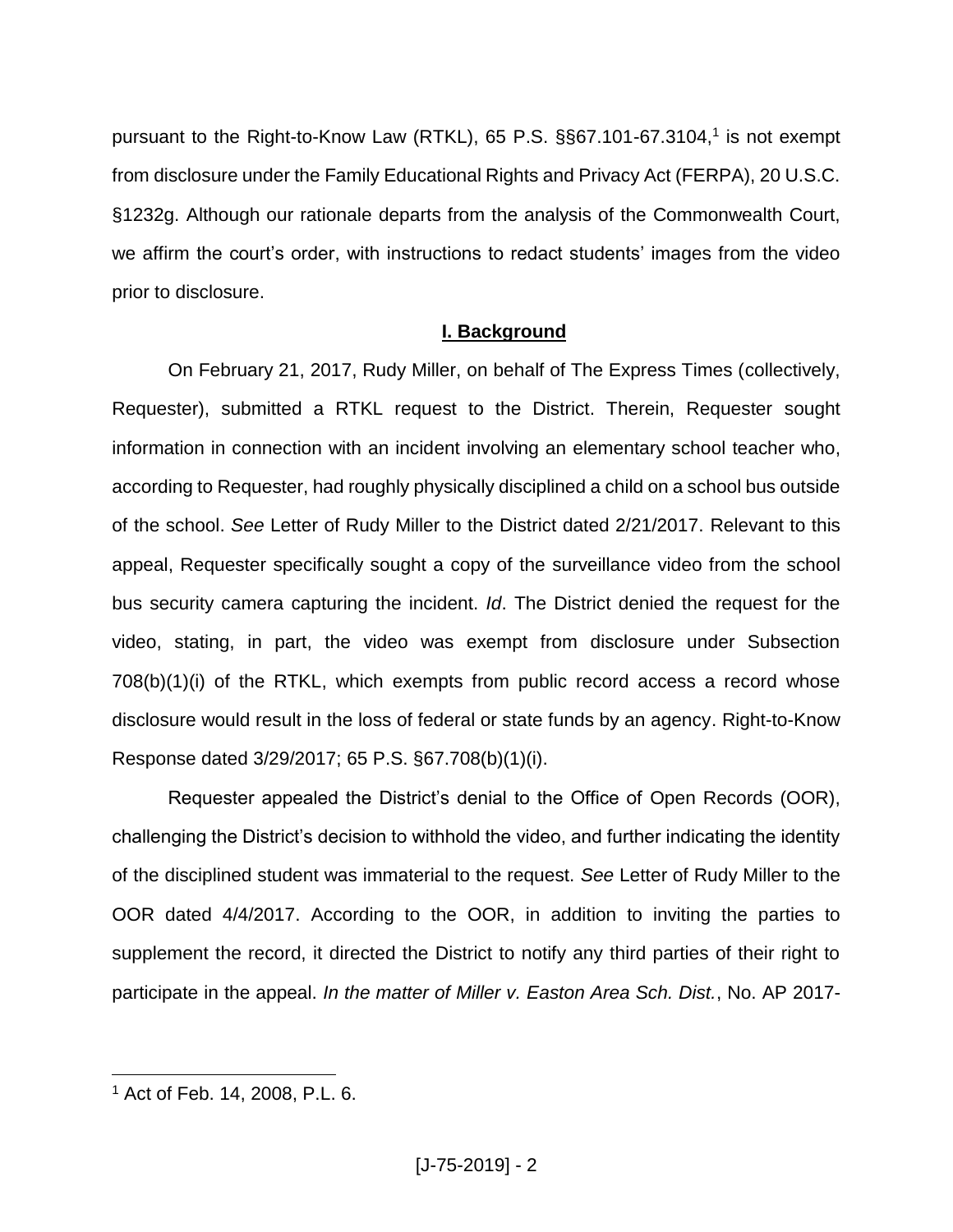0615, 2017 WL 2313147, at \*2 (Pa. Off. Open Rec., filed May 24, 2017). The video itself is not in the certified record, and there is no indication the OOR viewed it.

The District submitted a supplemental response claiming, in pertinent part, it was entitled to application of the exemption set forth in Subsection  $708(b)(1)(i)$  of the RTKL because the video constituted an education record under FERPA and its release would place the District at risk of losing federal funding pursuant to that Act. *See* District Letter dated 4/18/17. In support of this position, the District cited Subsections 1232g(b)(1)-(2) of FERPA, *infra* at pages 12-13, which generally provide for the withholding of federal funding to educational agencies or institutions that have a policy or practice of releasing education records and personally identifiable information contained in those records unless certain conditions are present. *See id*. at 2-3, *citing* 20 U.S.C. §1232g(b). Relying upon the definitions of "education record" and "personally identifiable information" as used in FERPA, the District contended the video was an education record because it enabled all viewers to identify the students depicted in it.<sup>2</sup> The District also attached an attestation of John Castrovinci, the District's Open Records Officer (ORO), to its supplemental response. Therein, the ORO stated: (1) "[a] video exists that would reflect an interaction between [a teacher] and a student within the range of dates set forth in the request;" (2) the video was being used as evidence in a pending disciplinary action against the teacher

<sup>&</sup>lt;sup>2</sup> Subsection 1232g(a)(4)(A) of FERPA defines "education record" to include records and other materials that: "(i) contain information directly related to a student; and (ii) are maintained by an educational agency or institution or by a person acting for such agency or institution." *See also* 34 C.F.R. §99.3 (defining "education record" in a substantially similar way). The District further cited to the provisions of FERPA's regulations that define "personally identifiable information" as "information that, alone or in combination, is linked or linkable to a specific student that would allow a reasonable person in the school community, who does not have personal knowledge of the relevant circumstances, to identify the student with reasonable certainty" and "[i]nformation requested by a person who the educational agency or institution reasonably believes knows the identity of the student to whom the education record relates." *Id.*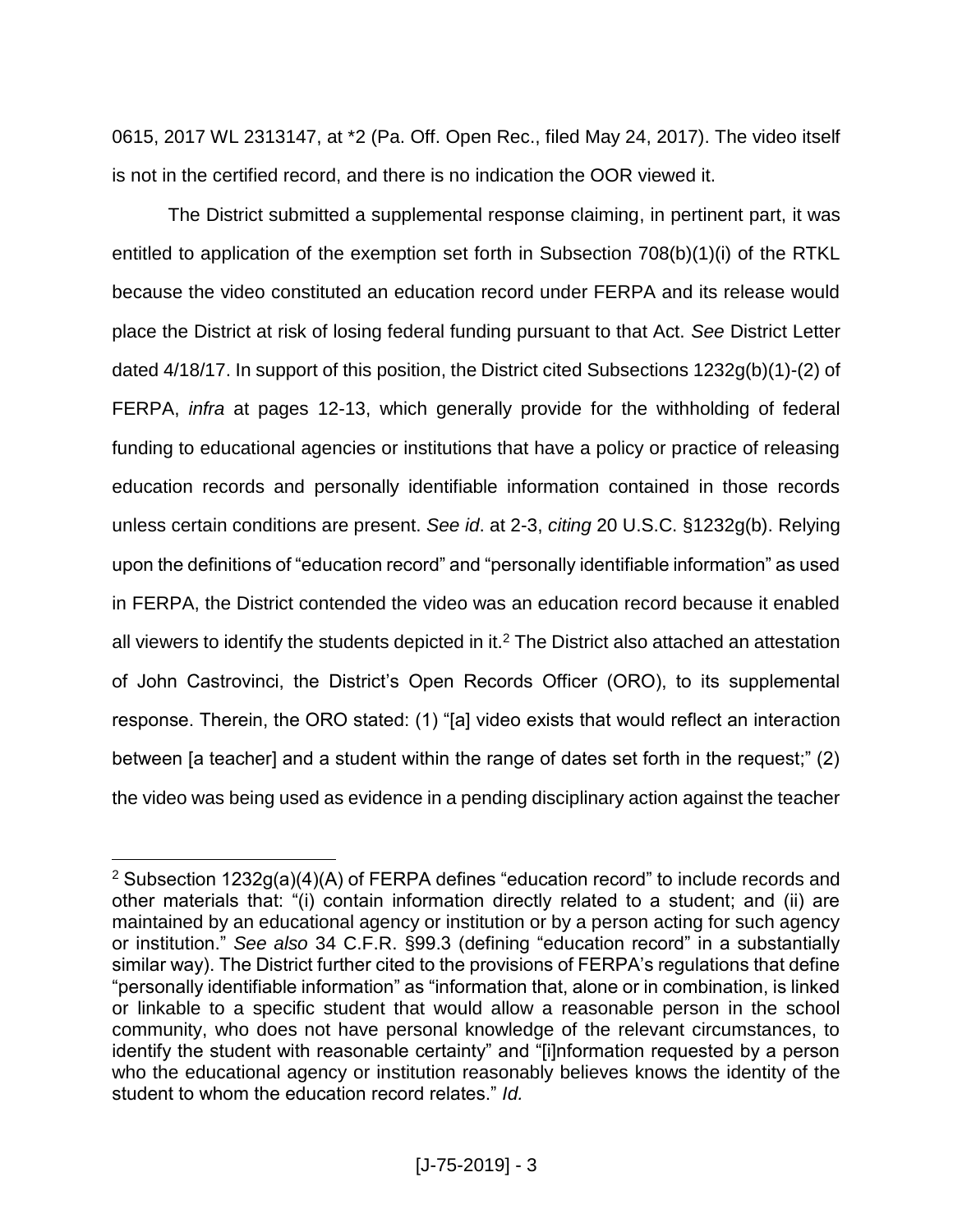as well as a state investigation into the teacher's misconduct; and (3) "[d]isclosure of the video . . . []will enable anyone viewing it to identify all students depicted in the video." Attestation of John Castrovinci, 4/18/2017, at ¶¶4, 7, 9-10.

On May 24, 2017, the OOR issued a final determination granting Requester's appeal to the extent that it sought disclosure of the video. Aptly, the OOR observed, "[r]ecords in possession of a local agency are presumed public unless exempt under the RTKL or other law or protected by a privilege, judicial order or decree." *In the matter of Miller*, 2017 WL 2313147, at \*3, *citing* 65 P.S. §67.305. Then, relying on case law from other jurisdictions, the OOR opined that only those records relating to student academics are education records under FERPA. *Id*. at \*4-5. The OOR reasoned that, while the requested video "purportedly depicts the individual student" involved in the incident at issue, there was no evidence that it was part of the student's permanent academic file. *Id*. at \*5-6. The OOR thus concluded the video was not an education record under FERPA and, consequently, its disclosure would not threaten the loss of federal funding to the District. *Id*. at \*6, n.2. Accordingly, the OOR held that the District failed to meet its burden of proof to withhold the video under Subsection 708(b)(1)(i) of the RTKL, and it ordered the District to disclose the video within thirty days. *Id*.

The District then appealed to the court of common pleas. In addition to arguing the video met the RTKL Subsection 708(b)(1)(i) exception for loss of FERPA funds, the District further asserted that because the video was an educational record exempt from disclosure under FERPA, it was also exempt from disclosure under the RTKL Subsection 305(a), which provides the public presumption of agency records does not apply if, *inter alia*, a Section 708 exception applies, or, if "the record is exempt from disclosure under any other Federal or State law or regulation or judicial order or decree." District's Brief in Support Appeal and Petition for Review of Decision of the OOR at 3-5, *citing* 65 P.S.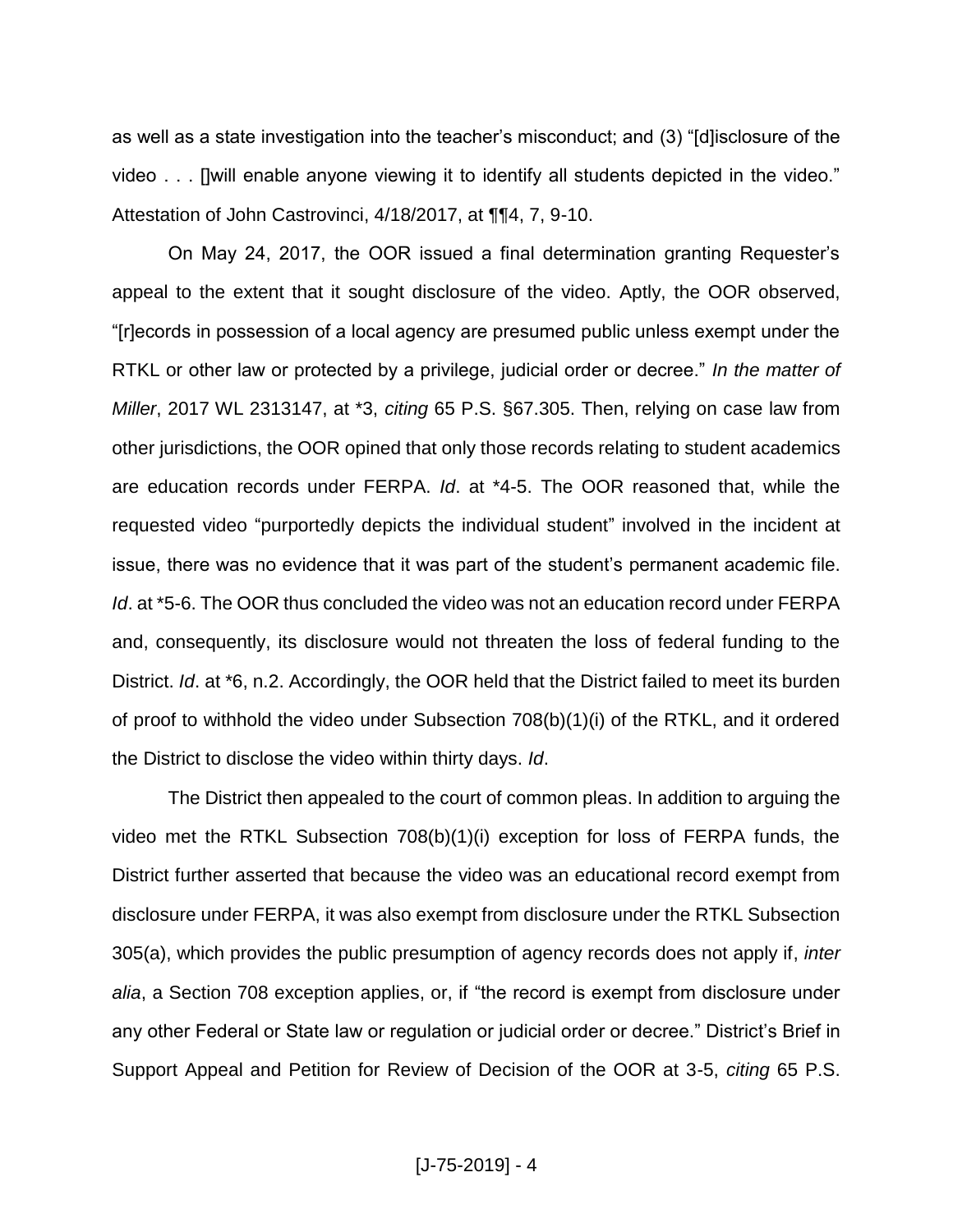§67.305(a). The court agreed with the OOR's determination the video was not an education record under FERPA because the District failed to establish that the video contained information regarding the depicted student's academic or educational performance. The court held disclosure of the video would not jeopardize federal funding rendering it exempt under Subsection 708(b)(1)(i) of the RTKL, and thus ordered disclosure of the video to Requester. <sup>3</sup> *Easton Area School District v. Miller and the Express Times,* No. C-48-CV-2017-5558, unpublished order at 2-3 (C.P. Northampton County filed Dec. 1, 2017). Thereafter, the District appealed to the Commonwealth Court.

In a unanimous published opinion, a three-judge panel of the Commonwealth Court affirmed the common pleas court's order.<sup>4</sup> *Easton Area Sch. Dist. v. Miller*, 191 A.3d 75 (Pa. Cmwlth. 2018). Contrary to the rationale of the lower tribunals, the Commonwealth Court reasoned that FERPA did not require an education record to be related exclusively to a student's academic performance. *Id.* at 81. Nonetheless, the panel emphasized that the statute required the information to be "directly related to a student[.]" *Id.* (referring to FERPA's definition of "education record," *supra* at page 3 n.2).

<sup>&</sup>lt;sup>3</sup> Initially, the court observed, "[i]t is the burden of the School District to prove, by a preponderance of the evidence, that the [public] presumption does not apply by demonstrating that: '(1) the record is exempt under section 708; (2) the record is protected by a privilege; or (3) the record is exempt from disclosure under any other Federal or State law or regulation or judicial order or decree.'" *Easton Area School District v. Miller and the Express Times,* No. C-48-CV-2017-5558, unpublished order at 2-3 (C.P. Northampton County filed Dec. 1, 2017), *quoting* 65 P.S. §67.305(a). The court analyzed whether the District met its burden under Subsection 305(a)(1) only. *Id*. at 4-5.

<sup>&</sup>lt;sup>4</sup> The Commonwealth Court did not refer to Section 305 of the RTKL regarding exemptions to the public presumption of records, but instead began its analysis with the nearly-identical text of RTKL Section 102, defining "public record," noting: "Section 102 of the Right-to-Know Law defines a 'public record' as a record, including a financial record, of a Commonwealth or local agency that: (1) is not exempt under section 708 [, 65 P.S. § 67.708]; (2) is not exempt from being disclosed under any other Federal or State law or regulation or judicial order or decree; or (3) is not protected by a privilege." *Easton Area Sch. Dist. v. Miller*, 191 A.3d 75, 79 (Pa. Cmwlth. 2018).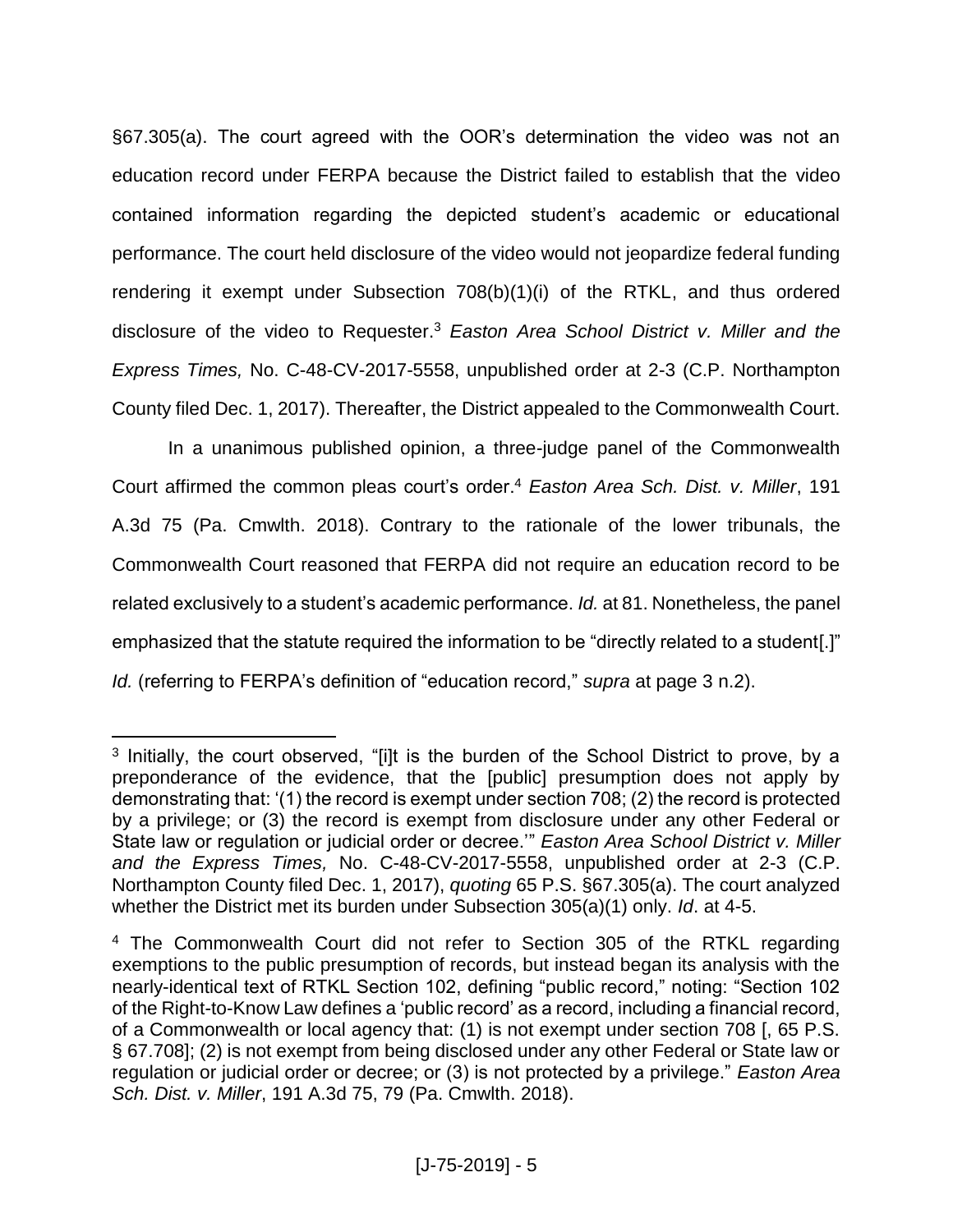The panel explained that, here, the requested video was only "tangentially related" to the students on the bus and instead "directly related" to the teacher disciplining a student. *Id.* at 82 (relying upon, *inter alia*, *Ellis v. Cleveland Municipal Sch. Dist.*, 309 F.Supp.2d 1019, 1022 (N.D. Ohio 2004) (explaining that, "[w]hile it is clear that Congress made no content-based judgments with regard to its education records definition, it is equally clear that Congress did not intend FERPA to cover records directly related to teachers and only tangentially related to students" (internal citation and quotation omitted))).

The Commonwealth Court additionally reasoned that its interpretation of FERPA was consistent with guidance from the United States Department of Education providing, "[i]n the context of photos and videos, determining if a visual representation of a student is **directly** related to a student (rather than just incidentally related to him or her) is often context-specific" and that certain types of photos and videos should be examined "on a case by case basis to determine if they directly relate to any of the students depicted therein." *Id*., *quoting* FAQs on Photos and Videos under FERPA, U.S. DEPARTMENT OF EDUCATION, https://studentprivacy.ed.gov/faq/faqs-photos-and-videos-under-ferpa (last visited April 20, 2020) (emphasis in original) ("USDOE FAQs on Photos and Videos under FERPA"). The panel observed, "[s]tated otherwise, a video does not become an educational record simply because it captures images of students who are bystanders at an event recorded on video. It is only an educational record with respect to a student in the video for whom the video may have consequences." *Id*. (citation omitted).

Based on the foregoing, the Commonwealth Court held, because the video did not constitute an education record under FERPA, its disclosure would not subject the District to a loss of federal funding. *Id*. at 82-83. The Commonwealth Court thus concluded the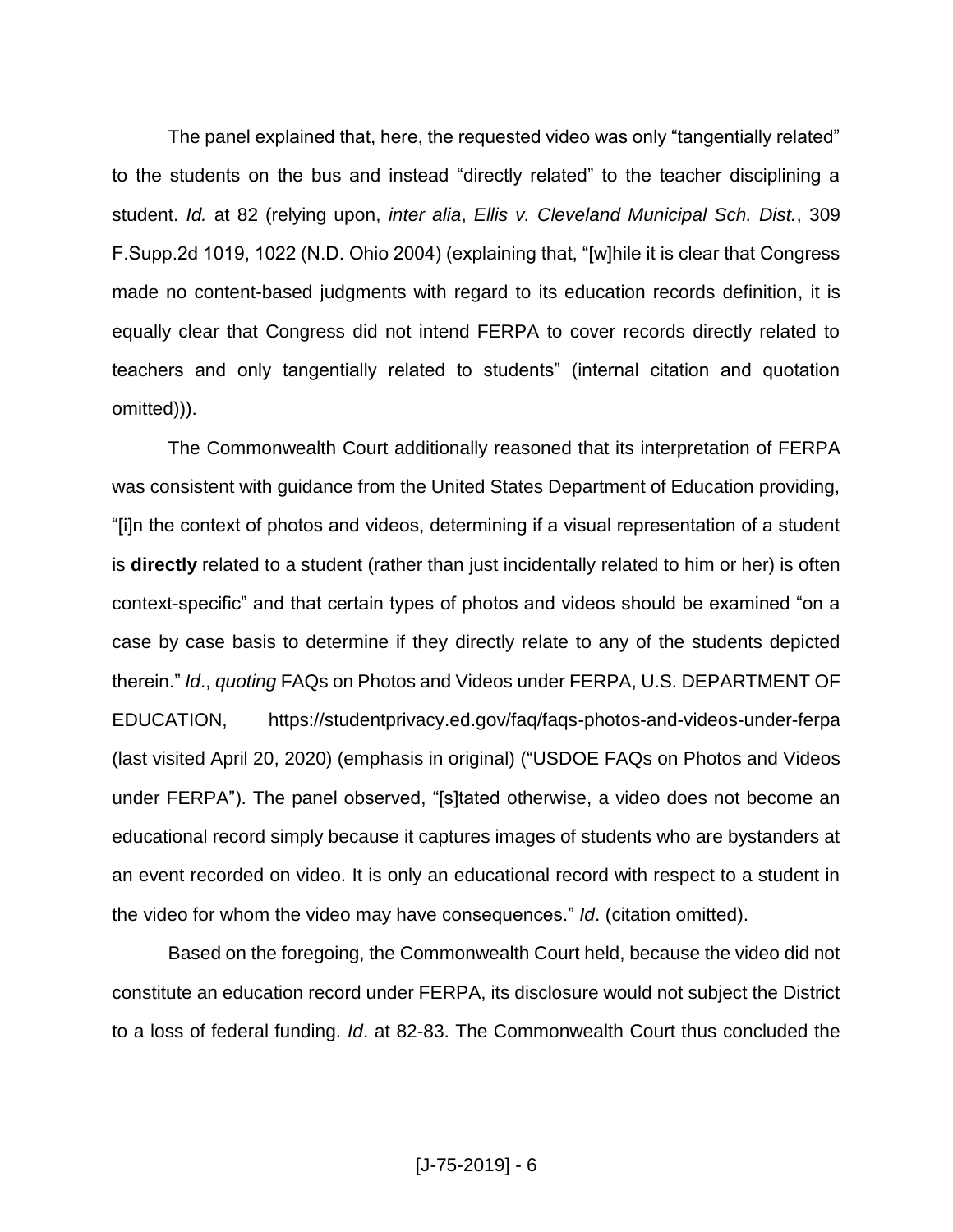common pleas court did not err in holding the District failed to prove that the video was exempt from disclosure under Subsection 708(b)(1)(i) of the RTKL. *Id*. at 83.

We accepted discretionary review of this matter to address the following issue, as stated by the District: "Whether the Commonwealth Court erred as a matter of law in determining that the requested video, which depicts children on a school bus during the school day, is not exempt from disclosure under [FERPA]." *Easton Area Sch. Dist. v. Miller*, 201 A.3d 721 (Pa. 2019) (*per curiam*). As this issue presents a question of law, our standard of review is de novo, and our scope of review is plenary. *Pennsylvania State Police v. Grove*, 161 A.3d 877, 887 (Pa. 2017).

#### **II. Arguments**

The District maintains the video is an education record exempt from unconsentedto disclosure under FERPA, it is thereby not a "public record" as defined by the RTKL, and thus it is exempt from disclosure under the RTKL. District's Brief at 4-5, *citing* 65 P.S. §67.102 (defining "public record" as "[a] record . . . of a Commonwealth or local agency that [*inter alia*]: (1) is not exempt under section 708 [or] (2) is not exempt from being disclosed under any other Federal or State law or regulation or judicial order or decree") (footnote omitted), §67.305(a) ("A record in the possession of a Commonwealth agency or local agency shall be presumed to be a public record. The presumption shall not apply if: (1) the record is exempt under section 708; . . . or (3) the record is exempt from disclosure under any other Federal or State law or regulation or judicial order or decree.") (footnote omitted), and §67.708(b)(1)(i) (listing exceptions for public records, "the following are exempt from access by a requester under this act: [*inter alia*] A record, the disclosure of which: [ ] would result in the loss of Federal or State funds by an agency or the Commonwealth"). In support of its position FERPA prohibits the disclosure of education records without parental consent, the District cites the Commonwealth Court's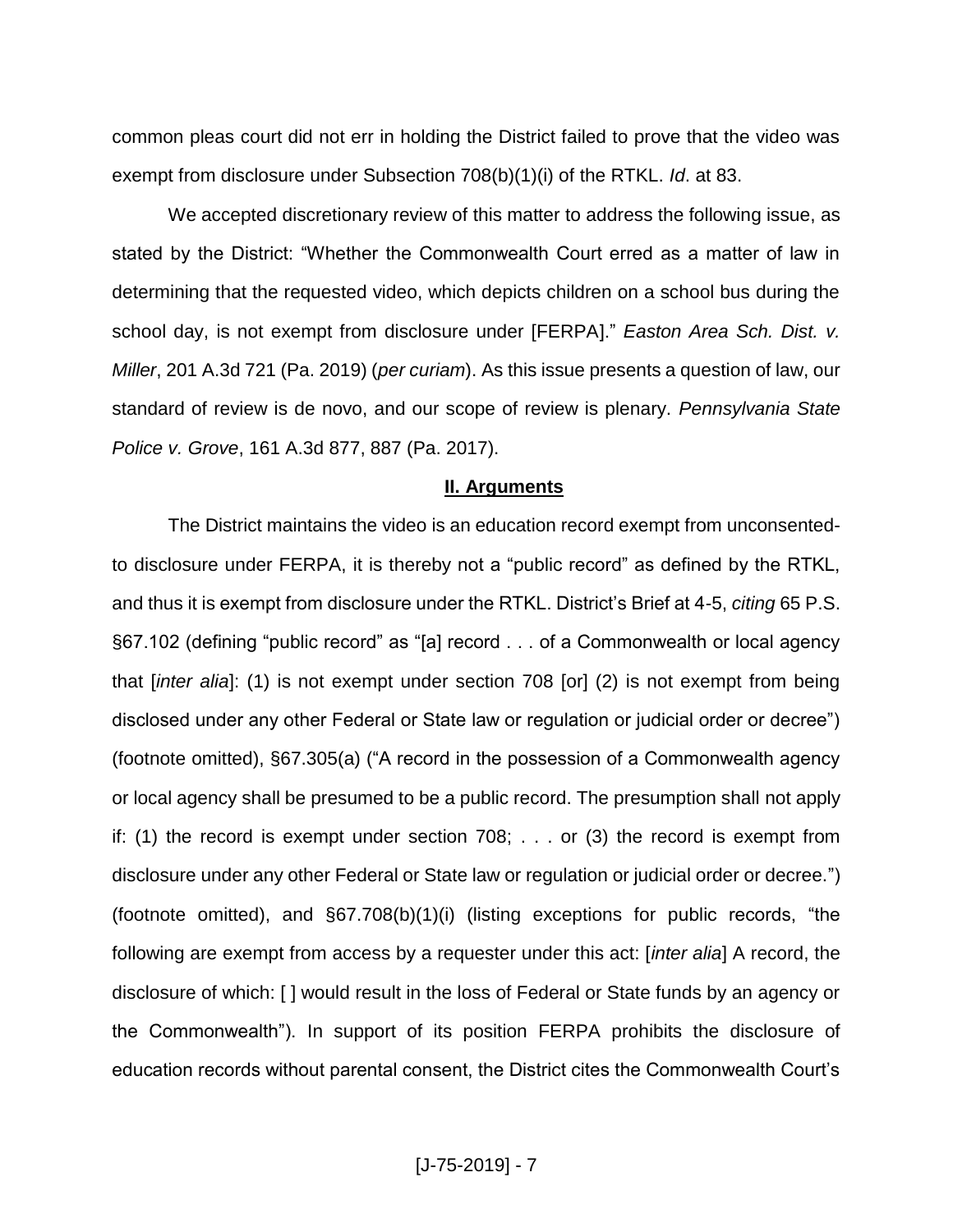decision in *Sherry v. Radnor Twp. Sch. Dist*., 20 A.3d 515 (Pa. Cmwlth. 2011) (in RTKL appeal, FERPA precluded the release of education records without consent), *appeal denied*, 31 A.3d 292 (Pa. 2011) (Table). *Id*. at 4. The District further argues the videotape is an education record because it depicts personally identifiable information related to the students in their educational environment. *Id*. According to the District, because FERPA provides "[n]o funds shall be made available under any applicable program to any educational agency or institution which has a policy or practice of permitting the release of education records (**or personally identifiable information contained therein** . . . )[,]" and videotapes by their very nature include personally identifiable information about students, disclosure of the video risks the loss of federal funds, and it is therefore exempt from disclosure under the RTKL's Subsection 708(b)(1)(i) exception. *Id*. at 4-6, , *quoting* 20 U.S.C. §1232g(b)(1)(emphasis in original); *see also id*. at 8,11*.*

In support of the District's arguments in this regard, the Pennsylvania State Education Association<sup>5</sup> provided an *amicus curiae* brief arguing the video is a student record protected from disclosure under FERPA, noting the federal statute's primary goal is protecting student and parent privacy rights by prohibiting disclosure of student records without consent. Amicus Brief at 5, *citing* 120 CONG. REC. 39,862 (1974) (Joint Statement in Explanation of Buckley/Pell Amendment). *Amicus* draws the Court's attention to guidance and administrative decisions from the U.S. Department of Education (USDOE) relating to when a video depicting students should (and should not) be considered a protected education record under FERPA. Referring to the same USDOE guidance document as the Commonwealth Court, *Amicus* indicates the school entity may consider

<sup>5</sup> The Pennsylvania State Education Association (PSEA) is a statewide nonprofit membership organization of education professionals, "represent[ing] 181,000 members and is the parent organization of more than 1,000 local associations certified as exclusive bargaining agents of public employees under the Public Employe Relations Act[.]" *Amicus*  Brief at 1.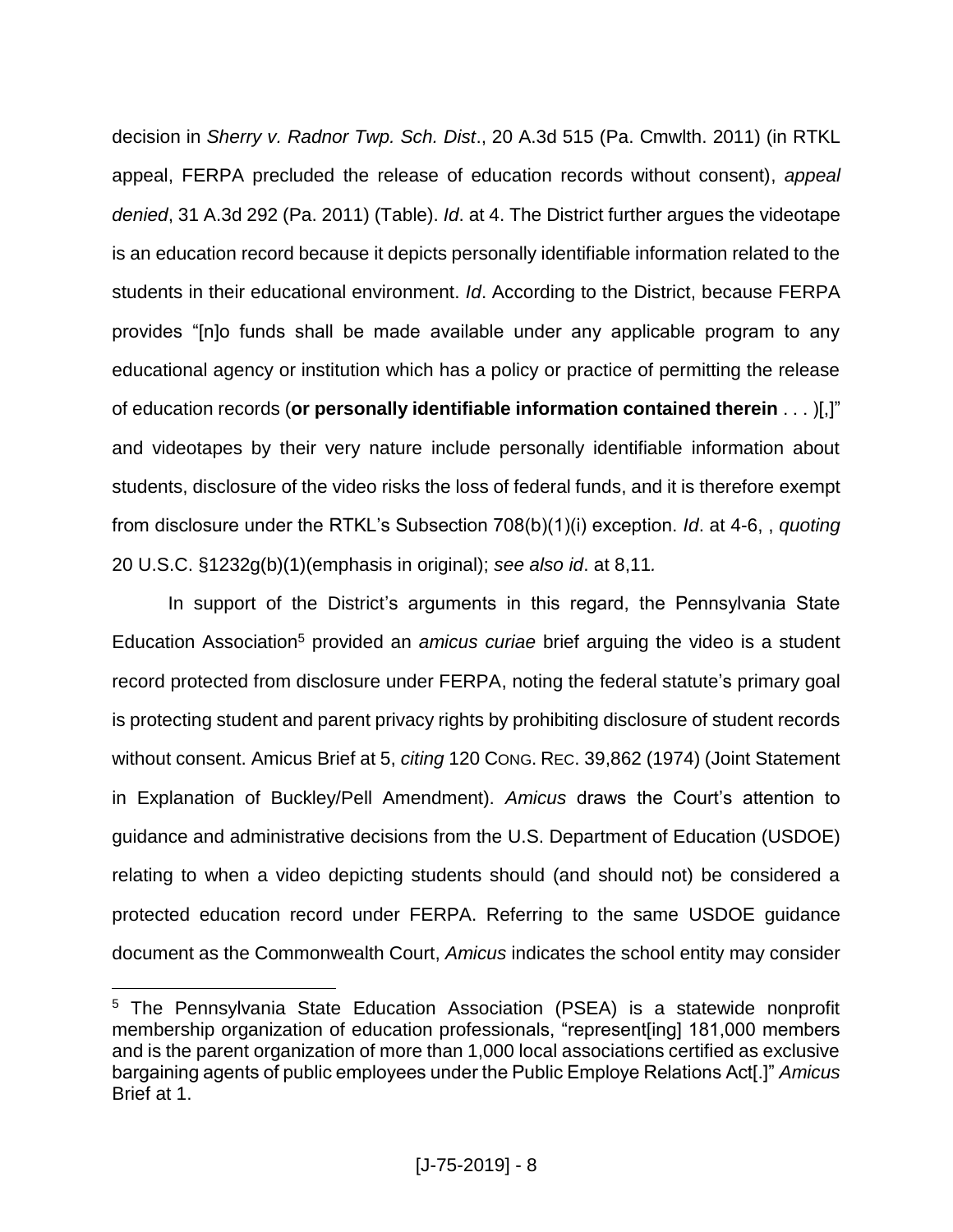a video maintained by the school as directly related to a student, and thus an education record, if the video is used in disciplinary action or other purposes involving the student (including the victim of a disciplinary incident), or if the video shows a student involved in an altercation. *Id*. at 6-7, *citing* UDSOE FAQs on Photos and Videos under FERPA; *id*. at 10-11, *citing Letter to Wachter* (USDOE Office of the Chief Privacy Officer, December 7, 2017) (surveillance video depicting hazing incident was education record of students who were disciplined and students who were victims). According to *Amicus*, as the video here involved some type of altercation between a teacher and a student, it is directly related to the student receiving the discipline. *Id*. at 7.

The District additionally claims an analysis must be conducted "to determine whether the right to privacy in the educational setting is outweighed by the public's interest in the release of information[,]" that the Commonwealth Court failed to conduct this balancing test, and that the balance of the interests here should weigh against public disclosure. District's Brief at 5, 12-14, *citing*, *inter alia*, *Reese v. Pennsylvanians for Union Reform,* 173 A.3d 1143, 1159 (Pa. 2017) (explaining the balancing test set forth in *Pennsylvania State Educ. Ass'n v. Commonwealth, Dep't of Cmty. & Econ. Dev.*, 148 A.3d 142 (Pa. 2016) ("*PSEA*"), "is applicable to all government disclosures of personal information").

Requester observes, under the RTKL, the District is an agency whose records are presumed public, and contends the District did not meet its burden to establish by a preponderance of the evidence that the video was exempt from disclosure under FERPA, primarily because the text of FERPA indicates funding is only withheld where an educational agency has a "policy or practice" of granting access to student information in education records, as opposed to an isolated incident pursuant to a court order granting an open record request as here. Requester's Brief at 3-5, 11, *citing* 65 P.S. §67.708(a)(1)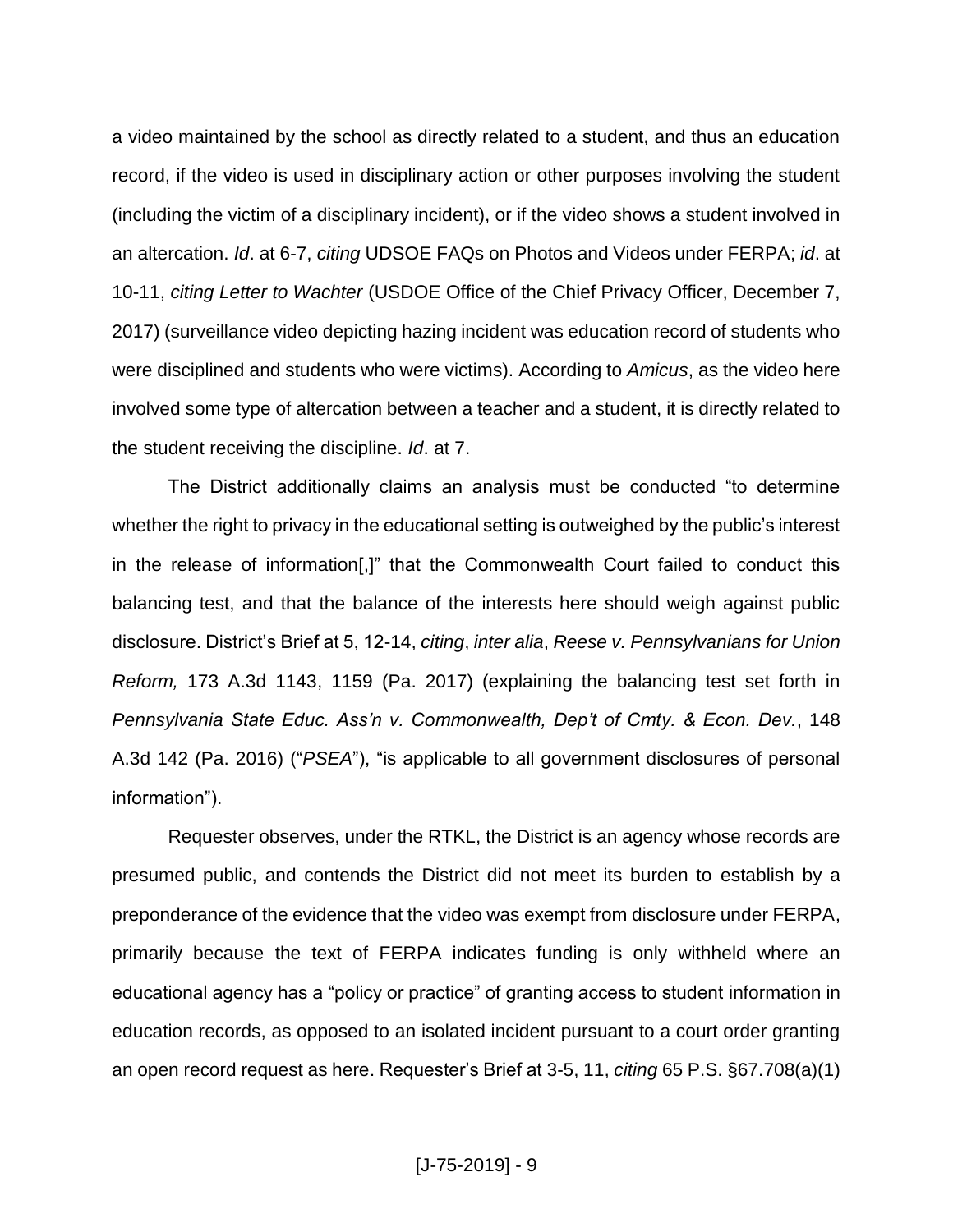(agency's burden to prove record not public is preponderance of the evidence) *and* 20 U.S.C. §1232g(b) ("No funds shall be made available . . . to any educational agency or institution . . . which has a **policy or practice** of permitting the release of education records [ ] or personally identifiable information contained therein . . . .") (emphasis added). Further noting FERPA defines "education record" as records which: "(i) contain information directly related to a student; and (ii) are maintained by an educational agency or institution or by a person acting for such agency or institution[,]" Requester claims the District has established neither prong. *Id*., *quoting* 20 U.S.C. §1232g(a)(4)(A). Similar to the Commonwealth Court, Requester relies on, *inter alia*, *Ellis*, a federal case from the Northern District of Ohio, for the proposition that the video depicts teacher misconduct and is only tangentially related to students, thus it is not "directly related to a student," and is not an education record. *Id*. at 11-12, *citing* 309 F.Supp.2d at 1022. Requester further claims the District provided no evidence to show the video was a centrallymaintained record kept by a single central custodian, which, according to requester, is required to show the record is "maintained by an education agency" pursuant to the United States Supreme Court's interpretation of "educational record." *Id*. at 8-9, *citing Owasso Independent Sch. Dist. v. Falvo*, 534 U.S. 426, 435 (2002) (peer-graded assignments not collected by teacher for grading are not "maintained" within the meaning of FERPA, and are not education records as defined by FERPA; "FERPA implies that education records are institutional records kept by a single central custodian, such as a registrar, not individual assignments handled by many student graders in their separate classrooms.").

Finally, Requester asserts the District's arguments regarding students' privacy rights are outside of the scope of the appeal. *Id.* at 12. Requester underscores it requested the video "for purposes of investigating allegations of an incident involving a teacher and an unidentified student on a school bus[, and d]isclosure of the [v]ideo is not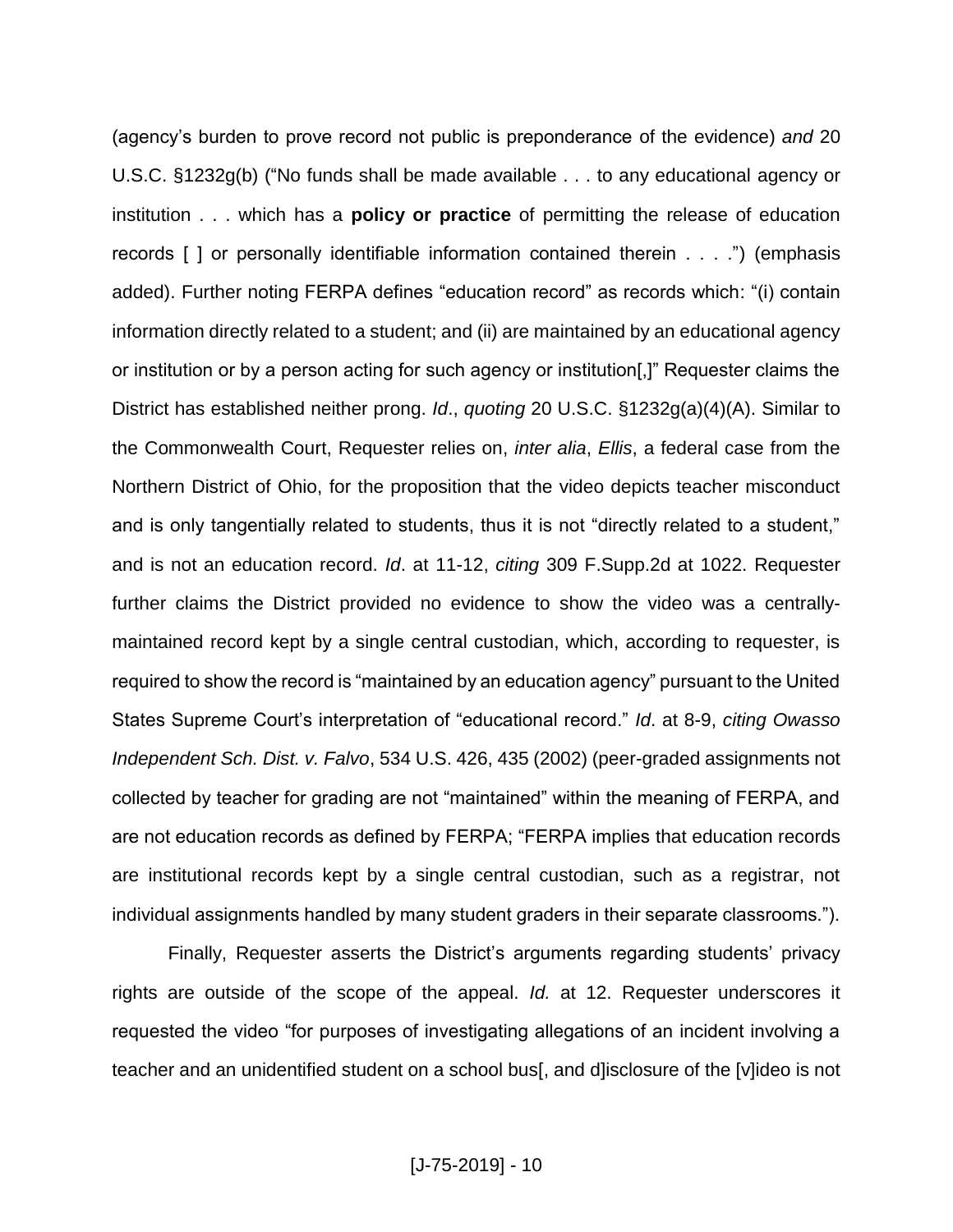sought for purposes of identifying the student or any other student that was on the bus at the time." *Id*. at 16.

# **III. Discussion**

To the extent the relevant provisions of the RTKL are not clear and unambiguous, this Court must engage in statutory construction to resolve the dispute before us; the Statutory Construction Act, 1 Pa.C.S. §§1501-1991, guides our analysis. The Act directs that the objective of statutory construction is to ascertain and effectuate legislative intent. *Miller v. County of Centre*, 173 A.3d 1162, 1168 (Pa. 2017), *citing* 1 Pa.C.S. §1921(a). To that end, we look to the statute's plain language, which generally gives the best indication of legislative intent. *Id*. Only when the words of a statute are not explicit do we resort to other considerations in discerning the intent of the legislature. *Hearst Television, Inc. v. Norris*, 54 A.3d 23, 32 (Pa. 2012).

Under Pennsylvania's RTKL, local agencies, such as school districts, are required to provide access to public records in accordance with its provisions. 65 P.S. §67.302(a). A "public record" is defined as, *inter alia*, "[a] record . . . of . . . a local agency that[] . . . (1) is not exempt under section 708; (2) is not exempt from being disclosed under any other Federal or State law or regulation or judicial order or decree; or (3) is not protected by a privilege."<sup>6</sup> *Id.* §67.102. Under the RTKL, a record in the possession of a local agency is presumed to be a public record unless, *inter alia*, the record is exempt from disclosure under Section 708, *id.* §67.305(a)(1), or the record is exempt from disclosure under any other federal or state law or regulation, *id.* §67.305(a)(3). Importantly, the local agency has the burden of proving that a record is exempt from public access "by a preponderance

 $\overline{a}$ <sup>6</sup> The RTKL further defines a "record" as "[i]nformation, regardless of physical form or characteristics, that documents a transaction or activity of an agency and that is created, received or retained pursuant to law or in connection with a transaction, business or activity of the agency." 65 P.S. §67.102. The term includes a film recording. *Id.*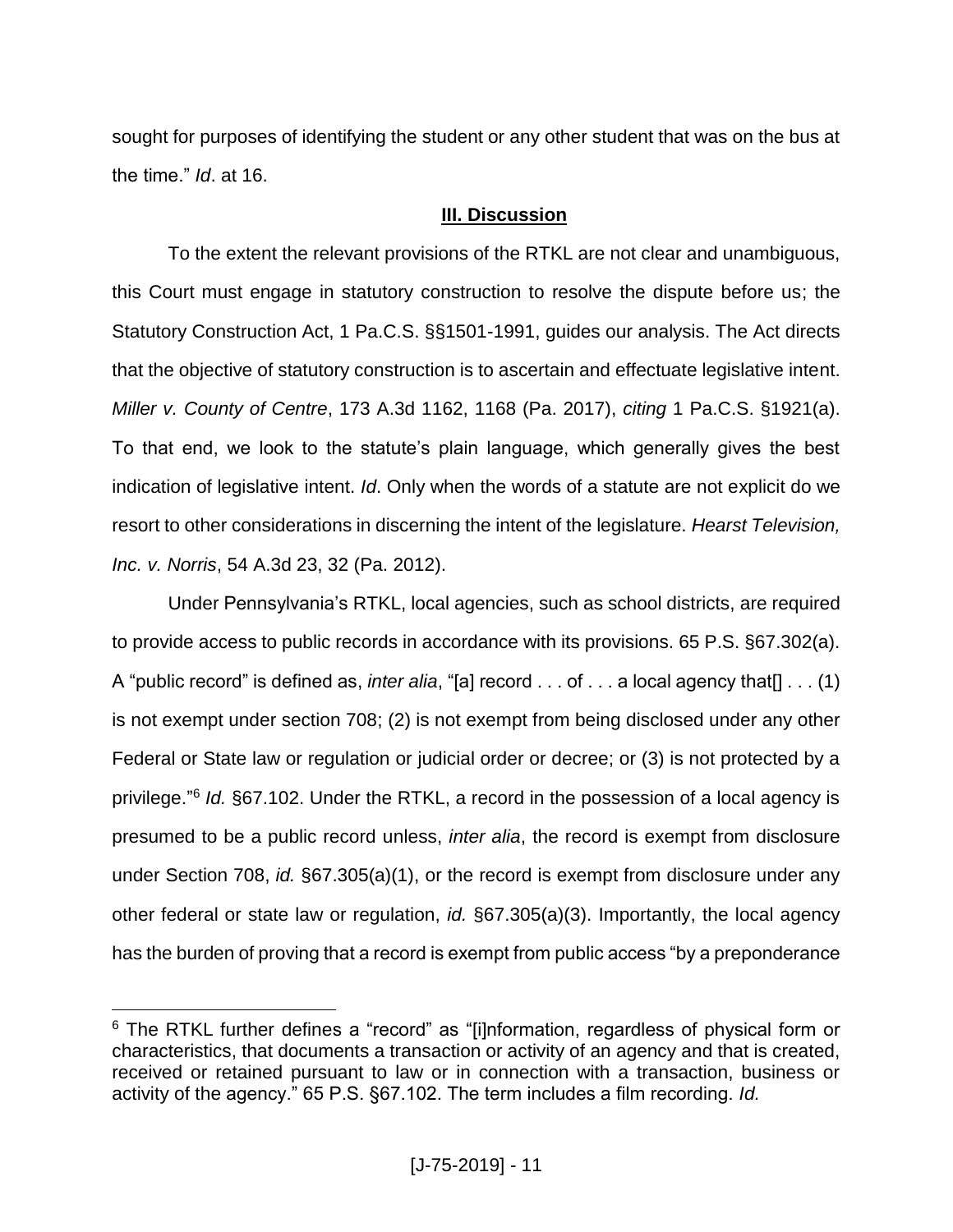of the evidence," *id.* §67.708(a)(1), which is "tantamount to a 'more likely than not' inquiry." *Popowsky v. Pa. Public Util. Com'n*, 937 A.2d 1040, 1055 n.18 (Pa. 2007). In addition, "[c]onsistent with the RTKL's goal of promoting government transparency and its remedial nature, the exceptions to disclosure of public records must be narrowly construed." *Grove*, 161 A.3d at 892 (citations omitted).

FERPA, together with its regulations, 34 C.F.R. §§99.1-99.67, serves the dual purpose of ensuring parents and students have access to student education records, and protecting student and parent privacy by prohibiting disclosure of student records without consent. 20 U.S.C. §§1232g(a),(b). Enacted under Congress's Spending Clause authority, FERPA achieves these objectives by conditioning federal funding to educational agencies, including public school districts, upon those agencies' compliance with the rules provided therein delineating the circumstances under which the disclosure of student information is permissible. *See id*.; 34 C.F.R. §99.2; *see also* USDOE, description of Family Educational Rights and Privacy Act, accessible at https://www2.ed.gov/policy/gen/guid/fpco/ferpa/index.html (accessed April 20, 2020) ("[FERPA] is a [f]ederal law that protects the privacy of student education records. The law applies to all schools that receive funds under an applicable program of the U.S. Department of Education.").

The central aspect of the District's argument for withholding the video has been its claim disclosure of the video would result in the District's loss of federal funds pursuant to FERPA, thereby meeting the criteria for the RTKL exception found in Subsection 708(b)(1)(i). *See* 65 P.S. §67.708(b)(1)(i). The crux of the antecedent litigation has turned on whether the video constitutes an "education record" protected under FERPA, and the issue we accepted for review — whether the video is exempt from disclosure under FERPA — additionally implicates the very definition of "public record" pursuant to Section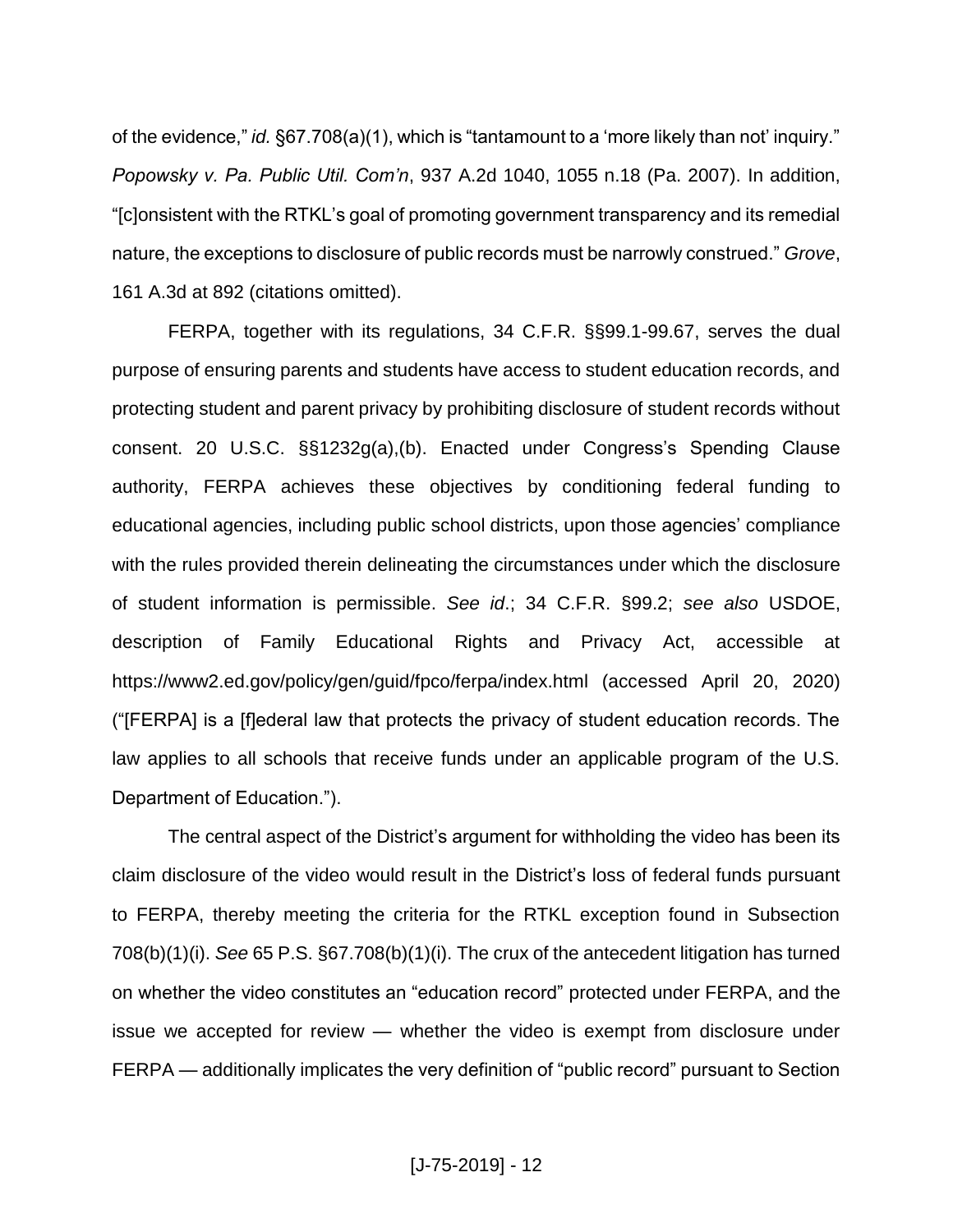102, as well as the RTKL's disclosure exemption for records exempt under other federal and state laws or regulations pursuant to Subsection 305(a)(3).<sup>7</sup> *See id.* §§102, 305(a)(3); *see also Sherry*, 20 A.3d at 524-25 (holding FERPA exempts students' personally identifiable information from disclosure to a right-to-know requester pursuant to RTKL Subsection 305(a)(3)). Furthermore, as the District contends to this Court, albeit without raising it in its letters and briefs to the tribunals below, the disclosure of the video may also implicate the constitutional privacy rights of third parties — specifically, minor school children. We address each of these arguments in turn.

# **A. RTKL Subsection 708(b)(1)(i)**

The exemption set forth in Subsection  $708(b)(1)(i)$  of the RTKL provides:

(b) Exceptions.—Except as provided in subsections (c) and  $(d)$ , $[8]$  the following are exempt from access by a requester under this act: (1) A record, the disclosure of which: (i) would result in the loss of Federal or State funds by an agency or the Commonwealth[.]

Id.  $\S$  67.708(b)(1)(i).

<sup>7</sup> While Justice Baer views our analysis of this issue as "improper," Concurring and Dissenting Opinion, slip op. at 2 (Baer, J.), we note the definition of a public record pursuant to Section 102, and the exemptions to the public presumption pursuant to Section 305, are typically foundational issues in RTKL litigation, recognized in this case by each of the tribunals below through their citations to either Section 102 or Section 305. *See In the matter of Miller*, 2017 WL 2313147, at \*3, *citing* 65 P.S. §67.305 ("Records in possession of a local agency are presumed public **unless exempt under the RTKL or other law** or protected by a privilege, judicial order or decree.") (emphasis added); *Easton Area School District v. Miller and the Express Times*, No. C-48-CV-2017-5558, unpublished order at 2-3 (C.P. Northampton County filed Dec. 1, 2017) (quoting 65 P.S. §67.305(a) in its entirety; *Easton Area Sch. Dist. v. Miller*, 191 A.3d 75, 79 (Pa. Cmwlth. 2018) (quoting 65 P.S. §67.102 definition of "public record"). We do not view the lack of analysis regarding the federal law exemption by the tribunals below as a limitation on our resolution of the issue we accepted for review, which is not merely whether the District met its burden to prove the exception in Subsection 708(b)(1)(i), but more broadly whether, in the context of a request for public disclosure pursuant to the RTKL, a record is exempt pursuant to FERPA, a federal law.

<sup>&</sup>lt;sup>8</sup> Subsection 708(c), relating to financial records, and Subsection 708(d), relating to aggregated data, are inapplicable to this matter.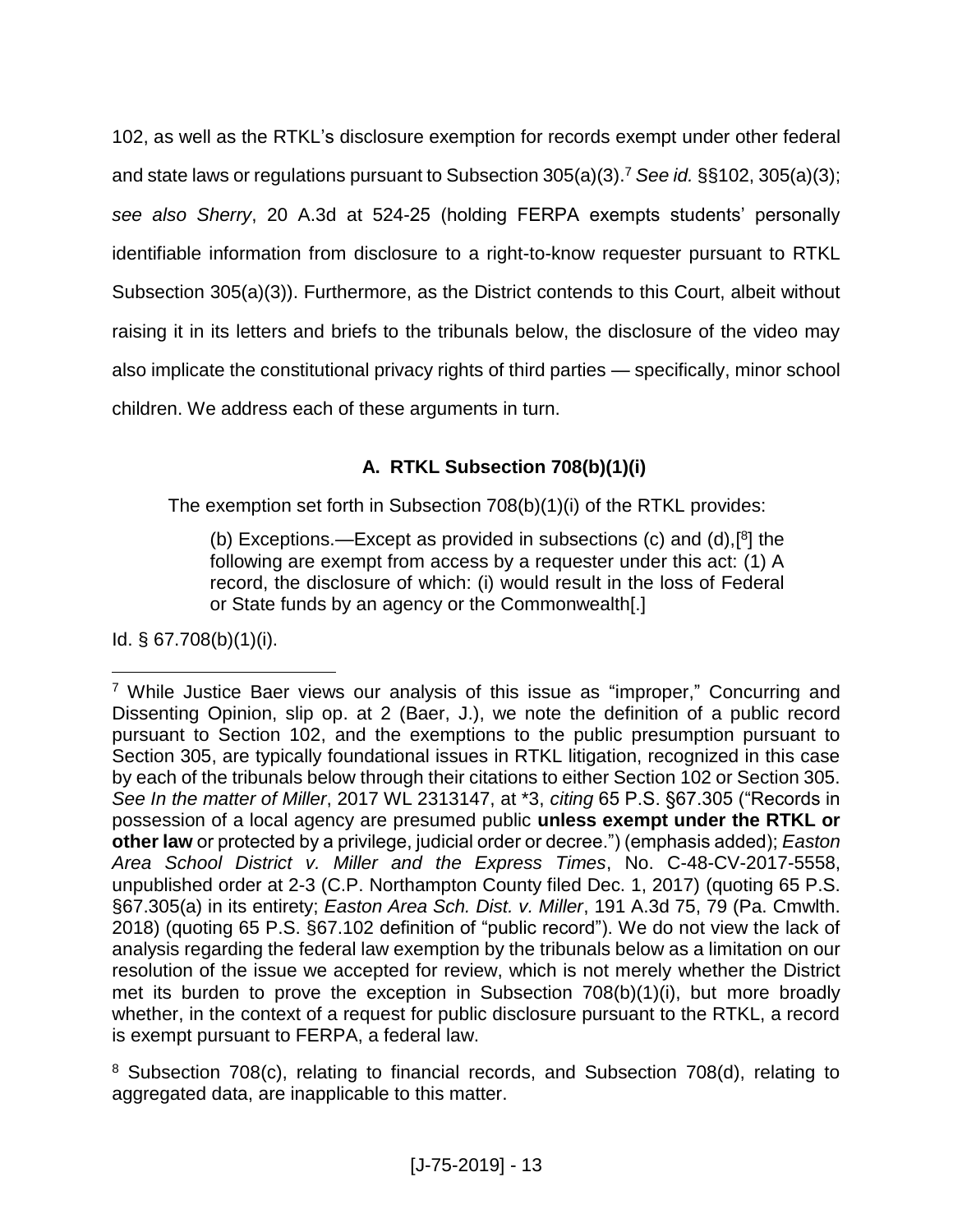In accordance with this provision of the RTKL, the District had the burden to prove by a preponderance of the evidence that disclosure of the requested video would result in the loss of federal funding under FERPA, as it claims. The tribunals below concluded the District did not meet this burden because it failed to demonstrate that the requested video qualified as an education record under FERPA in the first place, either because it was not related to the student's academics (as determined by the OOR and trial court) or because it was only tangentially, as opposed to directly, related to a student (as determined by the Commonwealth Court). Because the requested video did not fall within the ambit of material that, if disclosed, would subject the District to the loss of federal funding, the tribunals below ended their inquiry.

However, a conclusion that the video qualifies as an education record under FERPA does not necessarily render the video exempt from disclosure under Subsection 708(b)(1)(i) of the RTKL. Instead, to establish that the requested video is excludable under the RTKL, the plain language of Subsection 708(b)(1)(i) required the District to prove, by a preponderance of the evidence, that disclosure of the video in fact "would result in the loss of Federal . . . funds by an agency or the Commonwealth." *Id.* Thus, for the District to prove the applicability of that exemption, it had to establish all of the conditions set forth in FERPA that would result in the loss of funding to the District stemming from its disclosure of the video. For the reasons that follow, we conclude the District failed to meet this burden.

Subsection 1232g(b)(1) of FERPA provides:

No funds shall be made available under any applicable program to any educational agency or institution which has a **policy or practice** of permitting the release of education records (or personally identifiable information contained therein other than directory information,[<sup>9</sup>] as

<sup>&</sup>lt;sup>9</sup> Subsection  $1232(g)(a)(5)(A)$  provides: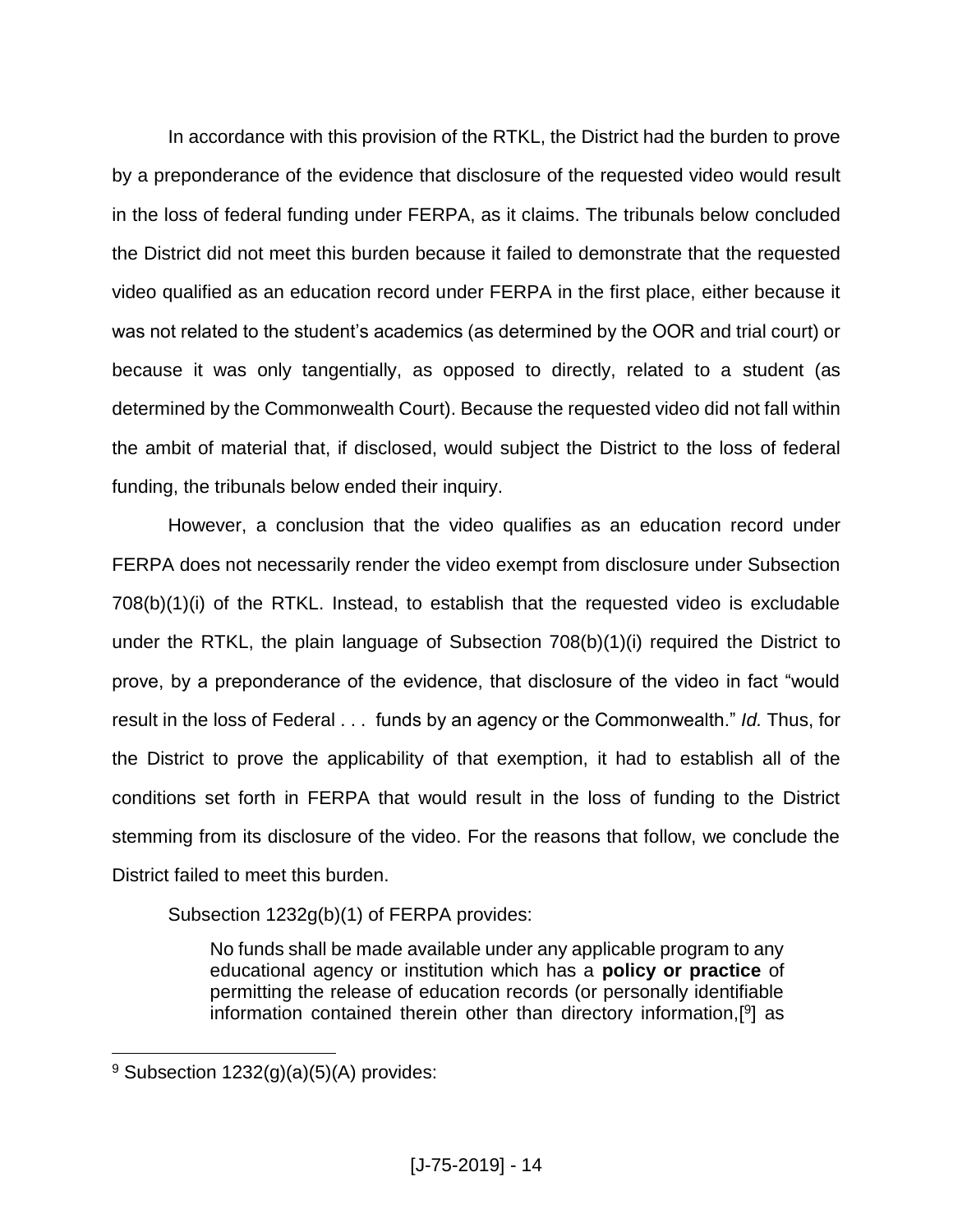defined in paragraph (5) of subsection (a)) of students without the written consent of their parents to any individual, agency, or organization, other than [those listed in subsections (A)-(L), which are not at issue in the case *sub judice*].

20 U.S.C. §1232g(b)(1) (emphasis added). Subsection 1232g(b)(2) additionally provides,

in relevant part:

No funds shall be made available . . . to any educational agency or institution which has a policy or practice of releasing, or providing access to, any personally identifiable information in education records . . . unless--

- **(A)** there is written consent from the student's parents specifying records to be released, the reasons for such release, and to whom, and with a copy of the records to be released to the student's parents and the student if desired by the parents, or
- **(B)** . . . such information is furnished in compliance with judicial order, or pursuant to any lawfully issued subpoena, upon condition that parents and the students are notified of all such orders or subpoenas in advance of the compliance therewith by the educational institution or agency  $\dots$  [<sup>10</sup>]

*Id.* §1232g(b)(2)(A)-(B).

 $\overline{a}$ 

Thus, pursuant to FERPA as applied with regard to the RTKL, the District must be

an educational agency or institution that either currently receives, or is eligible to receive,

funding through an applicable program that would be lost by the District's violation of

FERPA. *See* 20 U.S.C. §1232g(b)(1) ("No funds shall be made available under any

the term 'directory information' relating to a student includes the following: the student's name, address, telephone listing, date and place of birth, major field of study, participation in officially recognized activities and sports, weight and height of members of athletic teams, dates of attendance, degrees and awards received, and the most recent previous educational agency or institution attended by the student.

<sup>20</sup> U.S.C. §1232g(a)(5)(A).

<sup>&</sup>lt;sup>10</sup> Not relevant to this appeal, excepted from Subsection  $1232q(b)(2)(B)$  are certain records relating to disclosures for certain law enforcement purposes, and parental notice requirements where the student's parent is a party in abuse, neglect, or dependency proceedings as described therein. *See* 20 U.S.C. §1232g(b)(2)(B).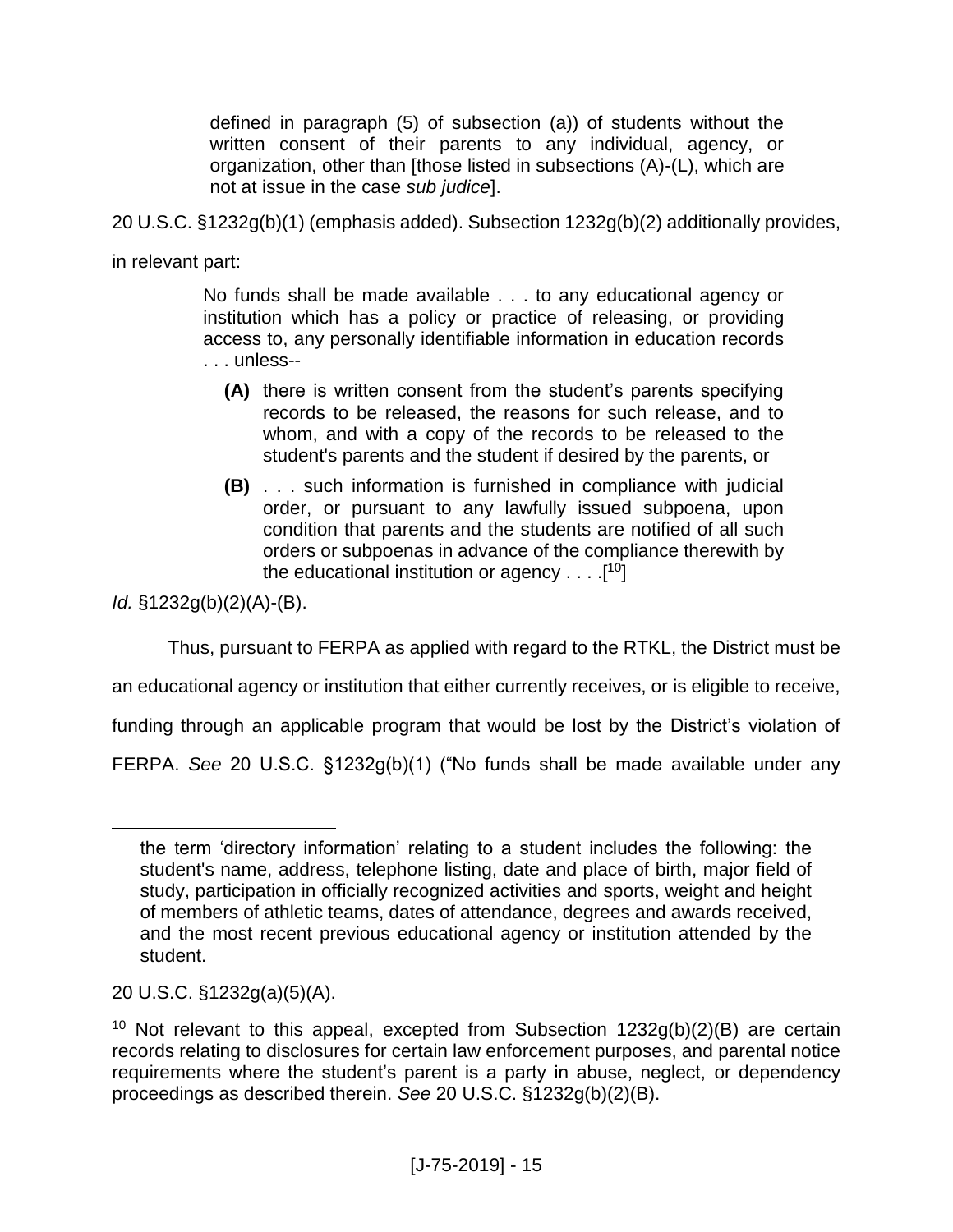applicable program to any educational agency or institution …."); *id.* §1232g(b)(2) (same). Additionally, the District had to establish that it has a "policy or practice" of "releasing," "permitting the release of," or "providing access to" protected education records or personally identifiable information contained in those records. *Id.* §1232g(b)(1)-(2). Finally, the District had to prove that this policy or practice entails the release of protected information without parental consent to unauthorized entities as specified under Subsection 1232g(b)(1), or without parental consent or in the absence of judicial order or lawfully issued subpoena under Subsection 1232g(b)(2).

# 1. Federal funding eligibility

Regarding the District's federal funding eligibility, our review of the record in this matter reveals the District has not alleged it is an educational agency or institution that currently receives or is eligible to receive funding through any applicable program that would be lost through a violation of FERPA; nor does the certified record disclose support for this requirement. As the burden is on the educational agency to prove its entitlement to an exemption set forth in Subsection 708(b)(1)(i) of the RTKL, we note such an omission may prove fatal to an agency's attempt to invoke FERPA as a basis for withholding records pursuant to a RTKL request. Here, however, where neither Requester nor any of the three tribunals below have raised or disputed the District's federal funding eligibility, and such information is readily available in the public domain,<sup>11</sup> we accept for purposes of this analysis that the District is eligible to receive applicable funding and is therefore subject to FERPA's requirements.

<sup>11</sup> *See, e.g.*, U.S. Dep't of Educ., *Estimated ESEA Title I LEA Allocations—FY 2018*, https://www2.ed.gov/about/overview/budget/titlei/fy18/index.html (last viewed Apr. 21, 2020) (listing federal Title I school funding grant recipients and allocations).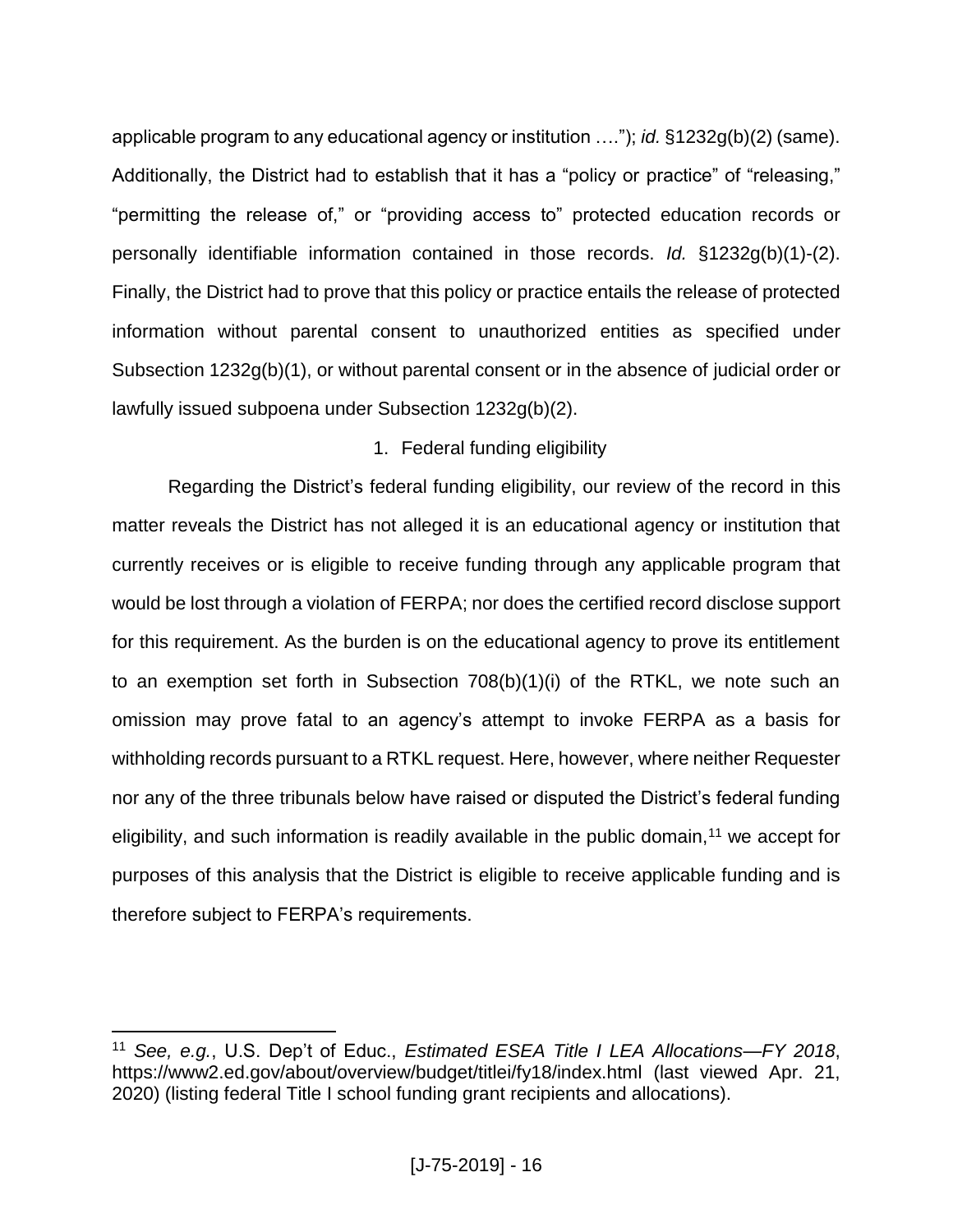# 2. FERPA "policy or practice"

Nevertheless, as highlighted by the Requester in its brief to this Court, neither does anything in the record suggest the District has a "policy or practice" regarding the release of or access to information covered by FERPA — where such language necessarily denotes repeated or systematic violations of student privacy, as opposed to singular or exceptional instances — nor has the District claimed that disclosure of the single requested video at issue herein, either of its own volition or at the direction of OOR or the courts, would qualify as a "policy or practice" as contemplated by Subsections 1232g(b)(1)-(2) of FERPA. To the contrary, upon proper notice to the students' parents, the lower courts' orders would operate to excuse any confidentiality obligation of the District without consequence to its funding, consistent with Subsection 1232g(b)(2)(B)'s exception for information that is furnished pursuant to judicial order. 20 U.S.C. §1232g(b)(2)(B). Based on the foregoing, we conclude the District has not shown by a preponderance of the evidence that its disclosure of the requested video would result in the loss of federal funding rendering the video exempt under Subsection 708(b)(1)(i) of the RTKL. We emphasize that "[t]he RTKL is designed to promote access to official government information in order to prohibit secrets, scrutinize the actions of public officials, and make public officials accountable for their actions." *PSEA*, 148 A.3d at 155. In furtherance of that policy, it is incumbent on OOR and the courts to require a local or government agency claiming an exemption from disclosure under Subsection 708 of the RTKL to prove the applicability of that exemption by a preponderance of the evidence. We hold the District failed to meet this burden.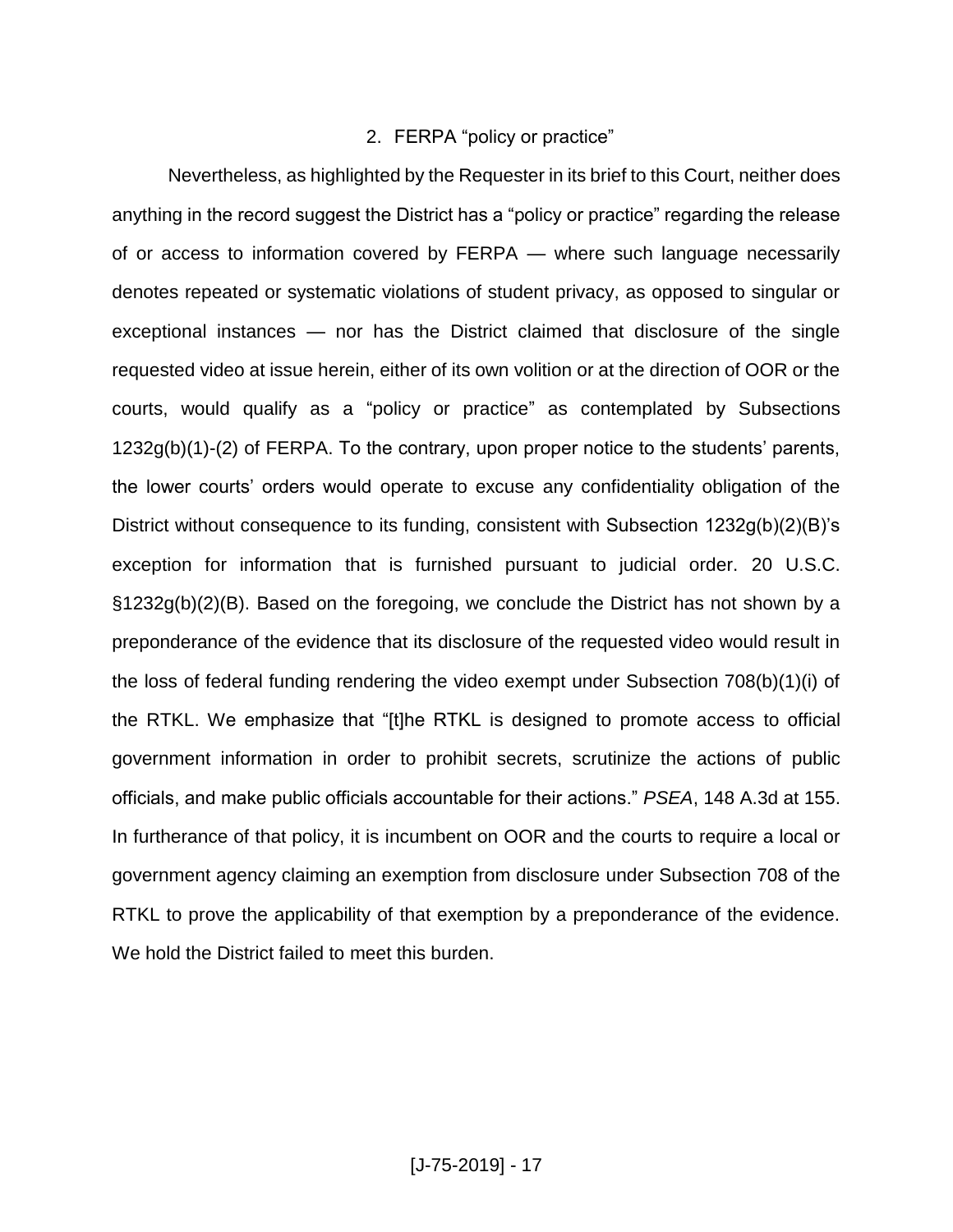# **B. RTKL Section 102 and Subsection 305(a)(3)**

Local agency records which are exempt from disclosure under other state or federal laws or regulations are, in turn, excluded from the RTKL's definition of "public record," and are exempt from disclosure under the RTKL. 65 P.S. §§102, 305(a)(3).

Our review of FERPA reveals the federal law provides a right to inspect education records to parents and eligible students only, and requires parental consent to release information unless certain specified conditions are present such as, *inter alia*, transfer to subsequent schools, financial aid processing, request by authorities within a juvenile justice system, research, or a judicial order or lawfully issued subpoena. *See* 20 U.S.C. §§1232g(a)(1)(A), (b)(1); 34 C.F.R. §§99.30-31. More specifically, as described in our analysis *supra*, FERPA forestalls funding to schools having "a policy or practice of releasing, or providing access to, **any personally identifiable information in education records**" other than directory information, <sup>12</sup> or as is permitted under the special conditions described in Section 1232g(b)(1), absent written parental consent or a court order or subpoena.<sup>13</sup> *See* 20 U.S.C. §1232g(b)(2) (emphasis added). As defined within FERPA's regulations, "personally identifiable information" includes "information that, alone or in combination, is linked or linkable to a specific student that would allow a reasonable person in the school community, who does not have personal knowledge of the relevant circumstances, to identify the student with reasonable certainty[.]" 34 CFR §99.3, definition of "personally identifiable information" at (f). While different jurisdictions have

<sup>12</sup> *See supra* n.6. The Department of Education regulations further provide "[d]irectory information means information contained in an education record of a student that would not generally be considered harmful or an invasion of privacy if disclosed." 34 CFR §99.3.

<sup>&</sup>lt;sup>13</sup> In the event a court order or subpoena compels release of student information, access is permitted only "upon condition that parents and the students are notified . . . in advance of the compliance therewith by the educational institution or agency." 20 U.S.C.  $§1232g(b)(2)(B)$ .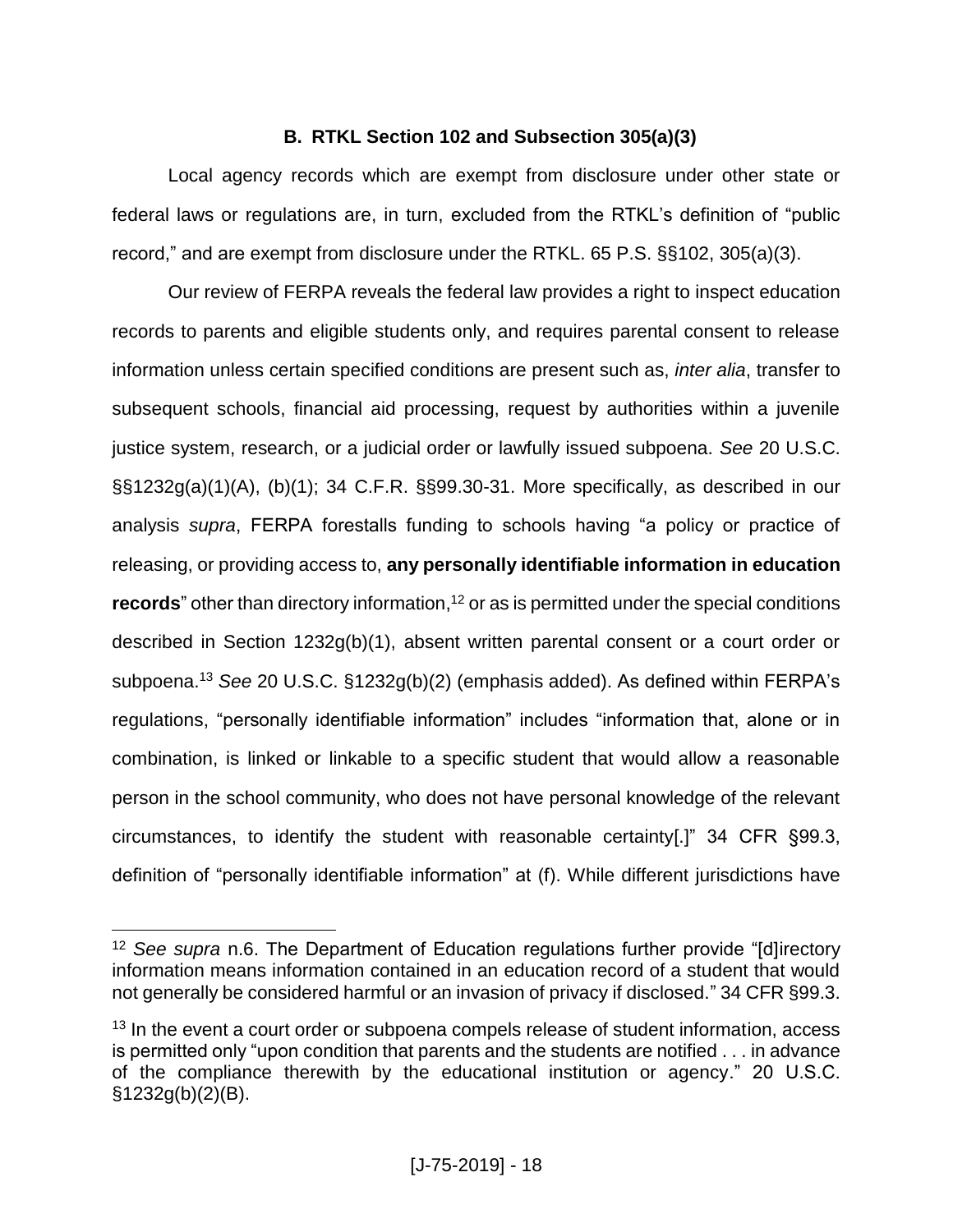interpreted the scope of "educational records" more broadly or more narrowly within the context of individual cases, the statute's text defines the term as "those records, files, documents, and other materials which-- (i) contain information directly related to a student; and (ii) are maintained by an educational agency or institution or by a person acting for such agency or institution." 20 U.S.C. §1232g(a)(4)(A).

With specific regard to videos, which may contain the images and personally identifiable information of multiple students (as the District alleges is the case here), USDOE guidance is instructive as to whether the record is "directly related" to the students therein, and therefore an education record (so long as it is also "maintained by" the educational agency). In addition to the portion of the USDOE FAQs on Photos and Videos under FERPA cited by the Commonwealth Court (*i.e.*, noting the determination is often context-specific and thus should involve a case by case basis examination), the guidance document also explains the following factors should be considered in determining whether a photo or video is "directly related" to a student:

> The educational agency or institution uses the photo or video for disciplinary action (or other official purposes) involving the student (including the victim of any such disciplinary incident);

The photo or video contains a depiction of an activity:

that resulted in an educational agency or institution's use of the photo or video for disciplinary action (or other official purposes) involving a student (or, if disciplinary action is pending or has not yet been taken, that would reasonably result in use of the photo or video for disciplinary action involving a student); . . .

that shows a student getting injured, attacked, victimized, ill, or having a health emergency; . . . or

The audio or visual content of the photo or video otherwise contains personally identifiable information contained in a student's education record.

USDOE FAQs on Photos and Videos under FERPA.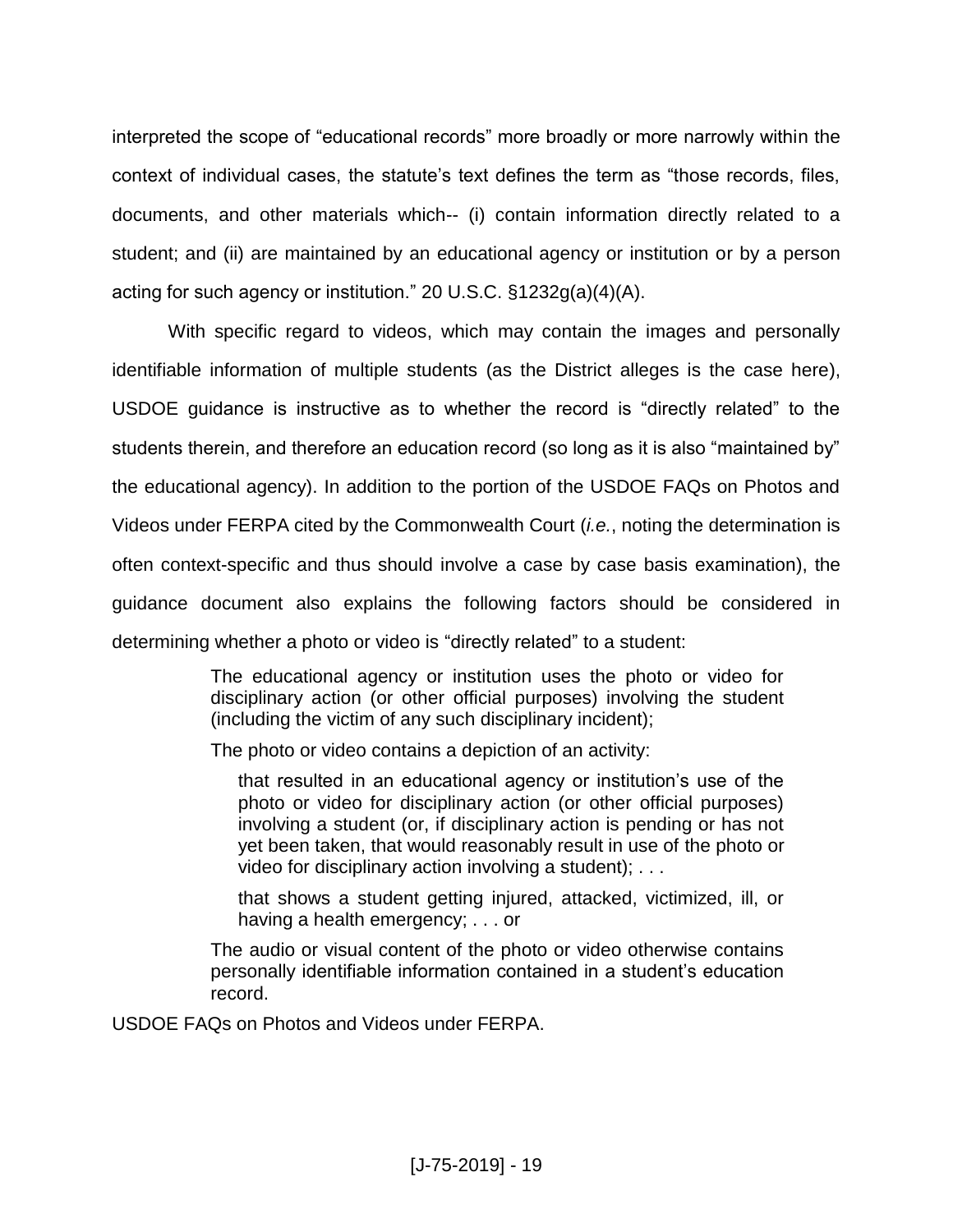The guidance document further provides that "[a] photo or video should not be considered directly related to a student in the absence of these factors and if the student's image is incidental or captured only as part of the background, or if a student is shown participating in school activities that are open to the public and without a specific focus on any individual." *Id.* In addition, the USDOE guidance provides a list of examples of videos considered education records, specifically stating "[a] school surveillance video showing two students fighting in a hallway, used as part of a disciplinary action, is directly related to the students fighting." *Id*. Incorporating its administrative determination in *Letter to Wachter*, the guidance further indicates school surveillance video depicting an altercation, in that case a hazing incident, is an education record directly related to both the perpetrators and the victims. *Id*. *citing Letter to Wachter* at 4 (USDOE Office of the Chief Privacy Officer, Dec. 7, 2017). Regarding requests for access to videos depicting the images of multiple students, and providing access to such video — to the student or subject student's parent — the guidance instructs, "[i]f the educational agency or institution can reasonably redact or segregate out the portions of the video directly related to other students, without destroying the meaning of the record, then the educational agency or institution would be required to do so prior to providing the parent or eligible student with access." *Id.*

Furthermore, even in the limited set of prescribed circumstances where education records may be disclosed without consent, FERPA provides, "personal information shall only be transferred to a third party on the condition that such party will not permit any other party to have access to such information without the written consent of the parents of the student" and, in the case of organizations conducting research, information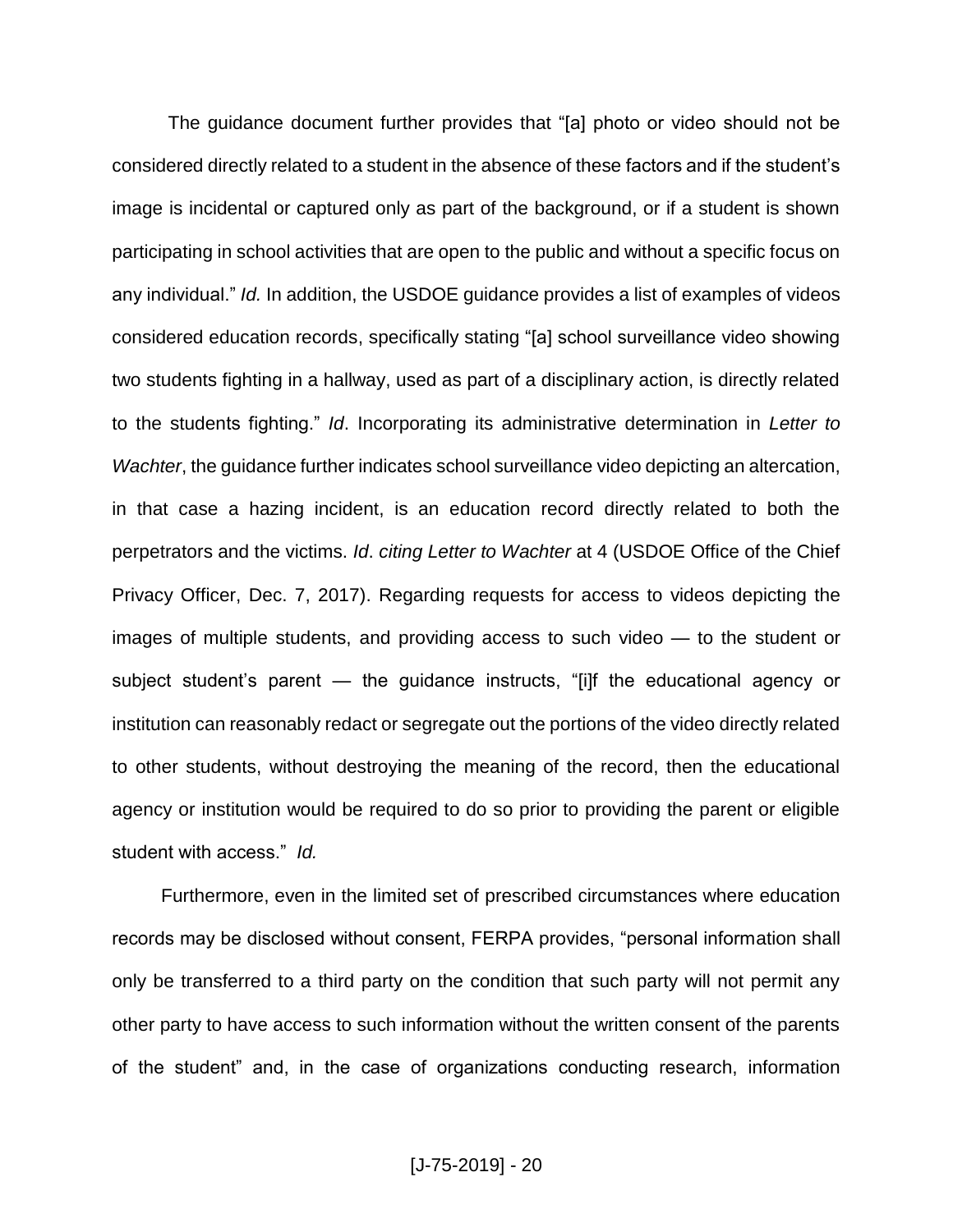containing personal identification of students or parents must be destroyed following its use. *Id.* at §§1232g(b)(4)(B), (b)(1)(F). However, and importantly, notwithstanding all of these conditions, FERPA regulations do allow schools to release education records or information without consent when the records have been "de-identified," that is, when all personally identifiable information has been removed. 34 C.F.R. §99.31(b)(1) ("An educational agency . . . may release the records or information without the consent required by §99.30 [requiring consent for disclosure of personally identifiable information from student's education records] after the removal of all personally identifiable information provided that the educational agency or institution or other party has made a reasonable determination that a student's identity is not personally identifiable . . . .").

Here, to avail itself of an exemption from disclosure under RTKL Subsection 305(a)(3), the District had the burden of proving the school bus surveillance video was exempt from disclosure to a public record requester under FERPA, which requires a context-specific (*i.e.*, fact-sensitive) assessment constrained by competing obligations to maintain student confidentiality alongside public transparency, notwithstanding its own interests.

Undisputedly, the video here "reflect[s] an interaction between [a teacher] and a student" which became the subject of an investigation, and which was included in an inquiry regarding potential discipline for the teacher. *See* Attestation of John Castrovinci, 4/18/2017, at ¶¶4-7. Furthermore, the videographic images of students on a school bus would allow a reasonable person in the school community viewing the video to identify the students with reasonable certainty; thus, the video contains personally identifiable information regarding each of the school students visible therein. *See* 34 CFR §99.3.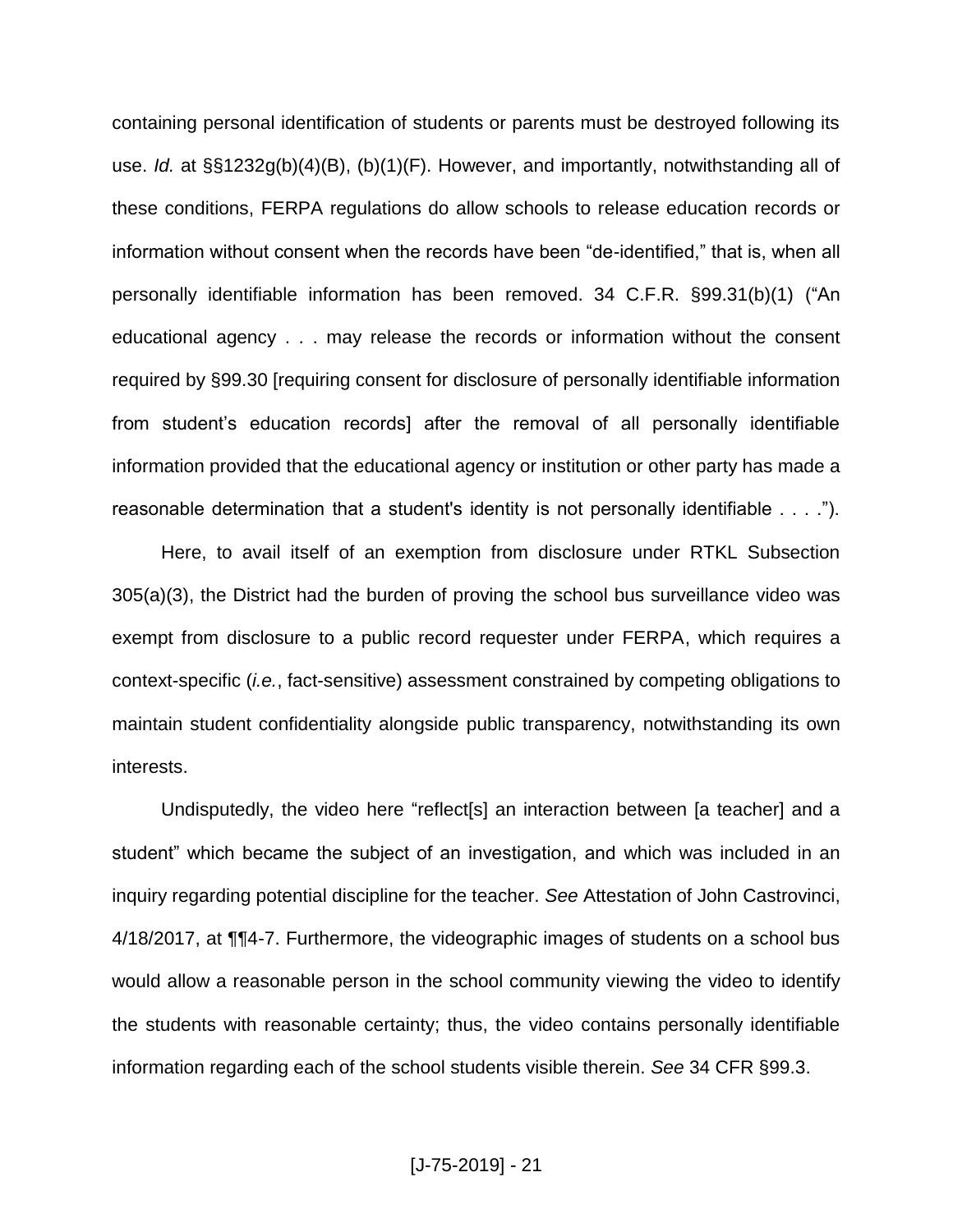In light of the USDOE guidance, we reject the notion espoused by the Commonwealth Court that such a recorded interaction involving a teacher's conduct directly relates solely to the teacher, and is only "tangentially related" to the student. As the student is the subject of some interaction with a teacher that warranted preservation of the video for an official purpose, whether the student is receiving discipline, or is the victim of some misconduct, or is one party in an innocuous interaction that was nevertheless part of an official inquiry, the video is as "directly related" to the student as much as it is related to the teacher. The video recording, then, which is generated and possessed by the school and depicts a school student on a school bus interacting with a school teacher in the presence of other students, is a record both maintained by the school and directly related to, at the very least, the student who is the subject of the interaction, and is therefore an education record of that student within the meaning of FERPA. 14

However, as is clear from the regulations promulgated pursuant to FERPA, even an education record ordinarily protected from disclosure to all but an eligible student or her parent may be disclosed without consent if the student's personally identifiable information has been removed. *See* 34 C.F.R. §99.31(b)(1). And, as USDOE guidance further suggests, where a FERPA-governed educational agency must provide access to an education record containing other students' images, a FERPA-compliant school is

<sup>&</sup>lt;sup>14</sup> As the District does not dispute that it maintains the video  $-$  and, in any event, it is difficult to fathom how the District would furnish disclosure of a record it did not maintain — we decline to engage Requester's argument the video is not a record "maintained by" the District.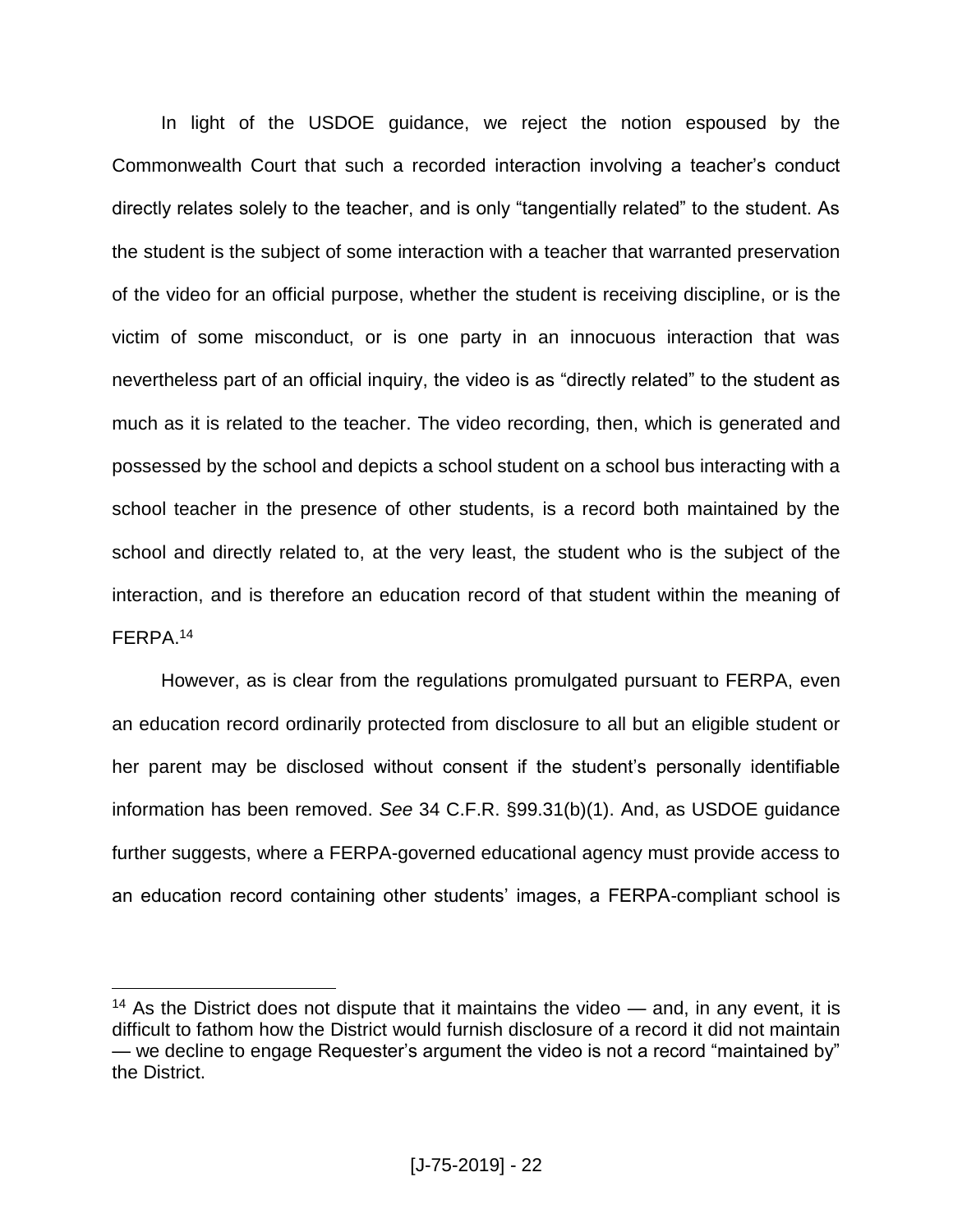required to redact those portions of the video relating to the other students. *See* USDOE FAQs on Photos and Videos under FERPA.

Accordingly, a FERPA-compliant educational institution must not release the students' personally identifiable information — that is, the **students' images on the video** to the extent the students are reasonably identifiable — to anyone other than the parent or eligible student, absent one of the conditions listed under FERPA §1232g(b)(1) (which do not include release of information to the press or a to public records requester), without proper consent, or a judicial order or subpoena. Yet, that same institution may release the video, despite its status as an education record, once the students' identifiable images have been redacted. We therefore conclude: the students' images in the bus surveillance video are exempt from disclosure under FERPA and its regulations, and are thereby excluded from the RTKL's disclosure requirements pertaining to public records; however, insofar as the students' images can be redacted to remove their personally identifiably information, the video itself is not exempt, and it therefore must be disclosed. *See* 65 P.S. §§67.102, 67.305(a)(3).

Furthermore, the RTKL specifically provides, where a record contains information which is subject to access along with information which is not subject to access and the two cannot be physically separated, "the agency shall redact from the record the information which is not subject to access, and the response shall grant access to the information which is subject to access." 65 P.S. §67.706. Thus, insofar as the video itself is a public record subject to disclosure under the RTKL but contains the images of school students which are not subject to disclosure, which, in our view, it is and does, the District is obligated to redact students' images by, for example, blurring or darkening portions of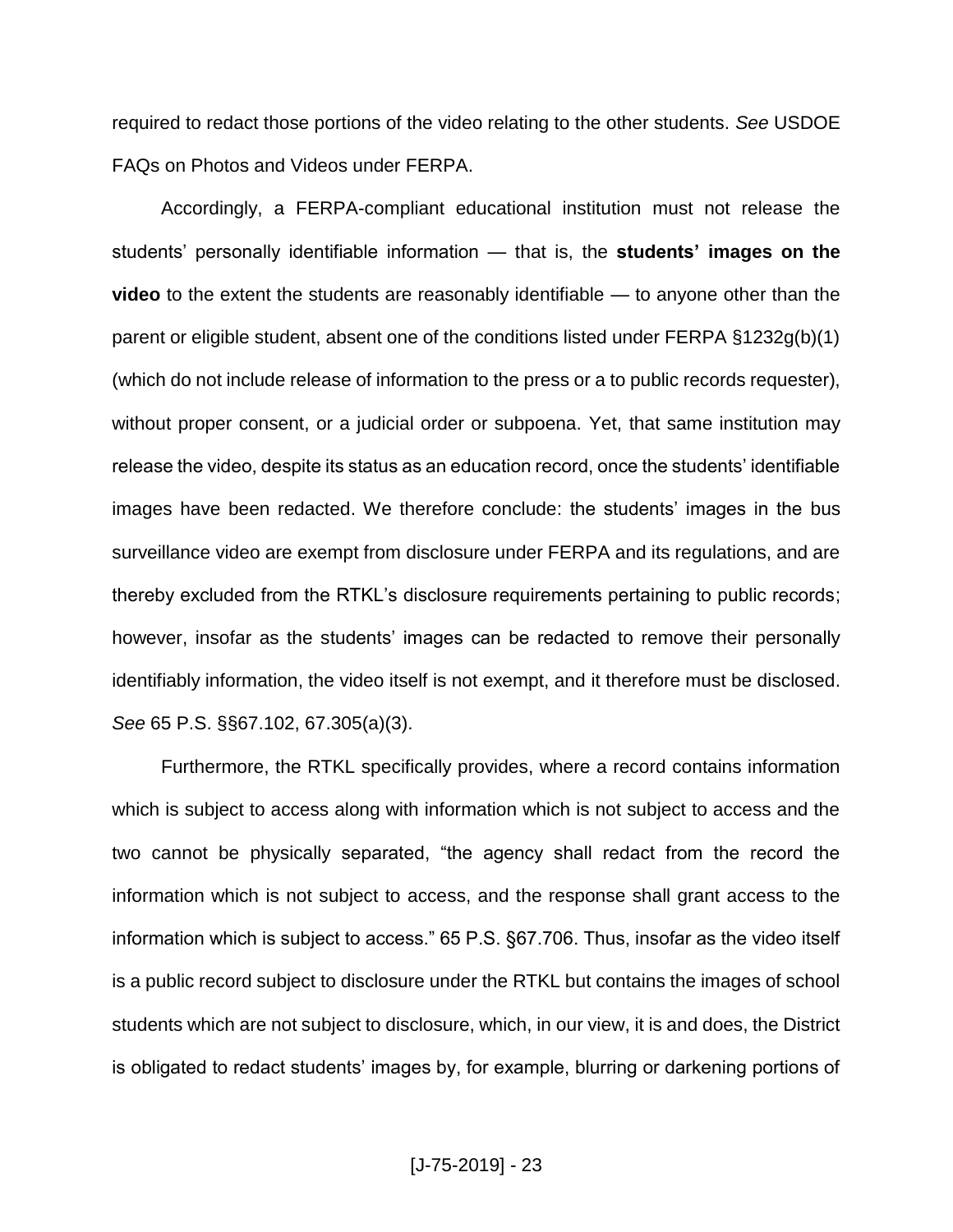the video revealing the students' identities, and to subsequently provide access to the redacted video.<sup>15</sup>

# **C. Students' Interests**

The overlooked yet implausible ramification of the Commonwealth Court's decision below is its potential to subject any school surveillance to disclosure, without parental consent, to any resident of the Commonwealth who makes a request pursuant to the RTKL. In the case of a school bus surveillance video, such a disclosure could reveal the identity of minor students; their clothing, behaviors, or disabilities; the specific bus they take; and the geographical location where they exit the bus. In addition to obvious safety concerns, such a disclosure also necessarily implicates the students' right to informational privacy — that is, "the right of the individual to control access to, or the dissemination of, personal information about himself or herself" — which this Court has explicitly held must be considered and balanced against the public interest when individuals who are not themselves a party to the request for access appear in the content of records subject to public disclosure under the RTKL. *PSEA*, 148 A.3d at 150, 158 (holding the right to informational privacy is guaranteed by the Pennsylvania Constitution, and may not be violated unless outweighed by a public interest favoring disclosure); *Reese v. Pennsylvanians for Union Reform*, 173 A.3d 1143, 1159 (Pa. 2017) (same; directing agency possessing public record to conduct *PSEA* balancing test prior to disclosure of any personal information); *City of Harrisburg v. Prince*, 219 A.3d 602, 618-19 (Pa. 2019) (donors listed in public financial record, who had not been notified of right to object to disclosure of their personal information during pendency of litigation, must be afforded

 $15$  We do not suggest the District is obligated to finance such redaction, which responsibility may fall either to the District or to the Requester depending upon other laws, policies, or legal directives that are not before the Court in the present appeal.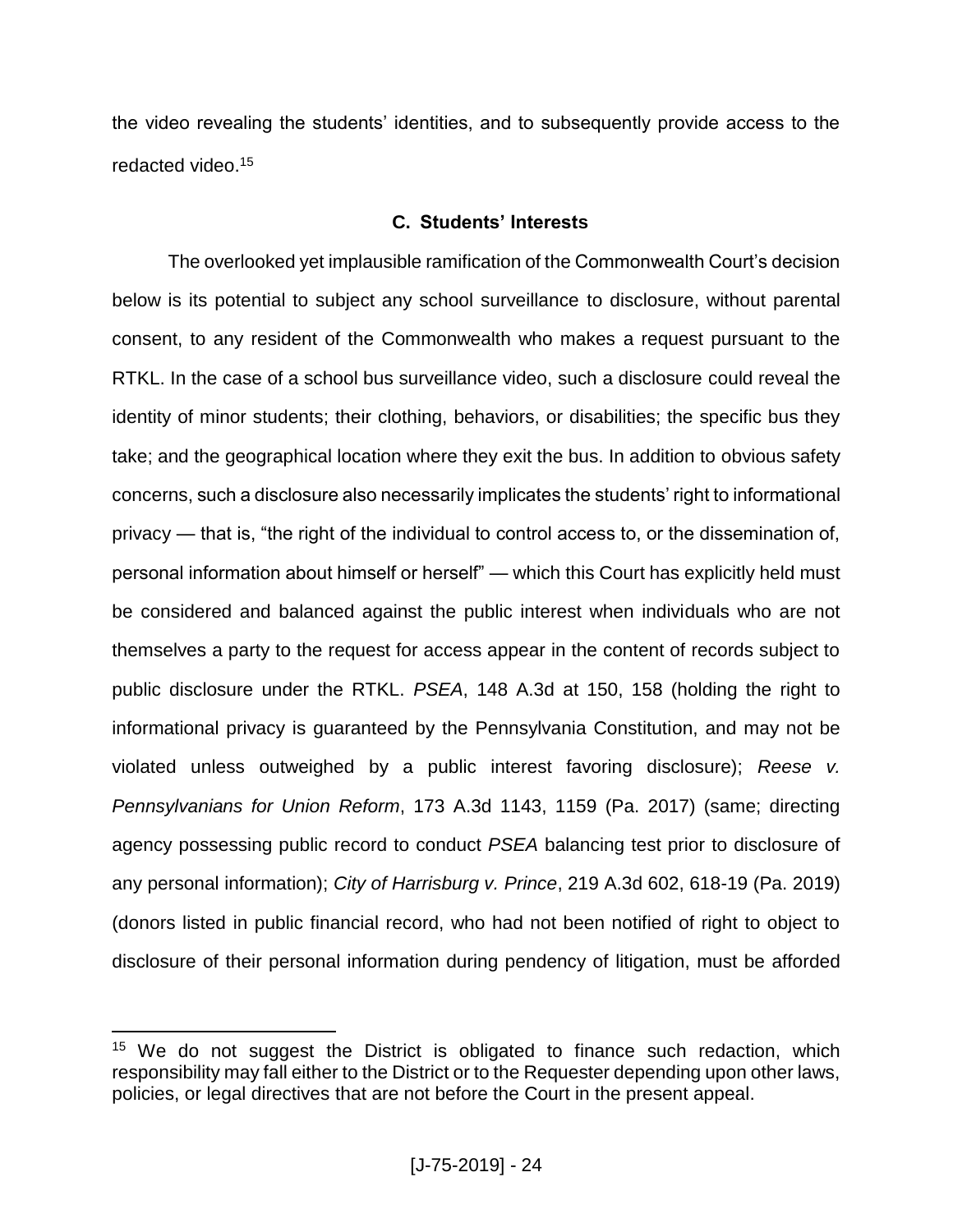notice and opportunity to be heard, and agency disclosing record must perform balancing test prior to disclosure).

Requester urges us not to address the students' privacy interests, asserting the District's argument the Commonwealth Court erred by not conducting a balancing test is beyond the scope of the question accepted for review. Had the District been the party whose privacy rights were allegedly violated, we would indeed be constrained to apply principles of waiver on this point. However, the present factual scenario, in which the privacy rights of third party individuals are implicated in RTKL requests, but no party to the RTKL litigation bears the responsibility to advocate for them, leaves legitimate privacy rights insufficiently protected.

This circumstance is not unique to this case. In *PSEA*, we observed in detail the significant administrative hurdles and extensive litigation history — including three appeals to this Court — faced by third-party public school employees who simply raised a claim for some form of redress from an OOR decision allowing public disclosure of a school district record containing their home addresses.<sup>16</sup> 148 A.3d at 144-48. Here, though the OOR directed the District to notify any third parties of their ability to participate in the appeal pursuant to RTKL Subsection 1101(c), *see In the matter of Miller*, 2017 WL 2313147, at \*1, there is no indication in the record that such notice was provided or attempted, or that any student or student's parent otherwise had knowledge of the record request and ensuing appeal. *See* 65 P.S. §67.1101(c) (third party with direct interest in the record subject to an appeal may request to appear or provide information to appeals

<sup>16</sup> It is surely worth noting, while the public school employees in *PSEA* and its preceding cases were ultimately afforded access to the courts and granted constitutional protection for their home address information, their interests were advanced collectively by their union; obviously, not all third parties implicated by right-to-know requests will have such resources at their disposal to protect their constitutional informational privacy interests when an agency advancing its own interests fails to do so.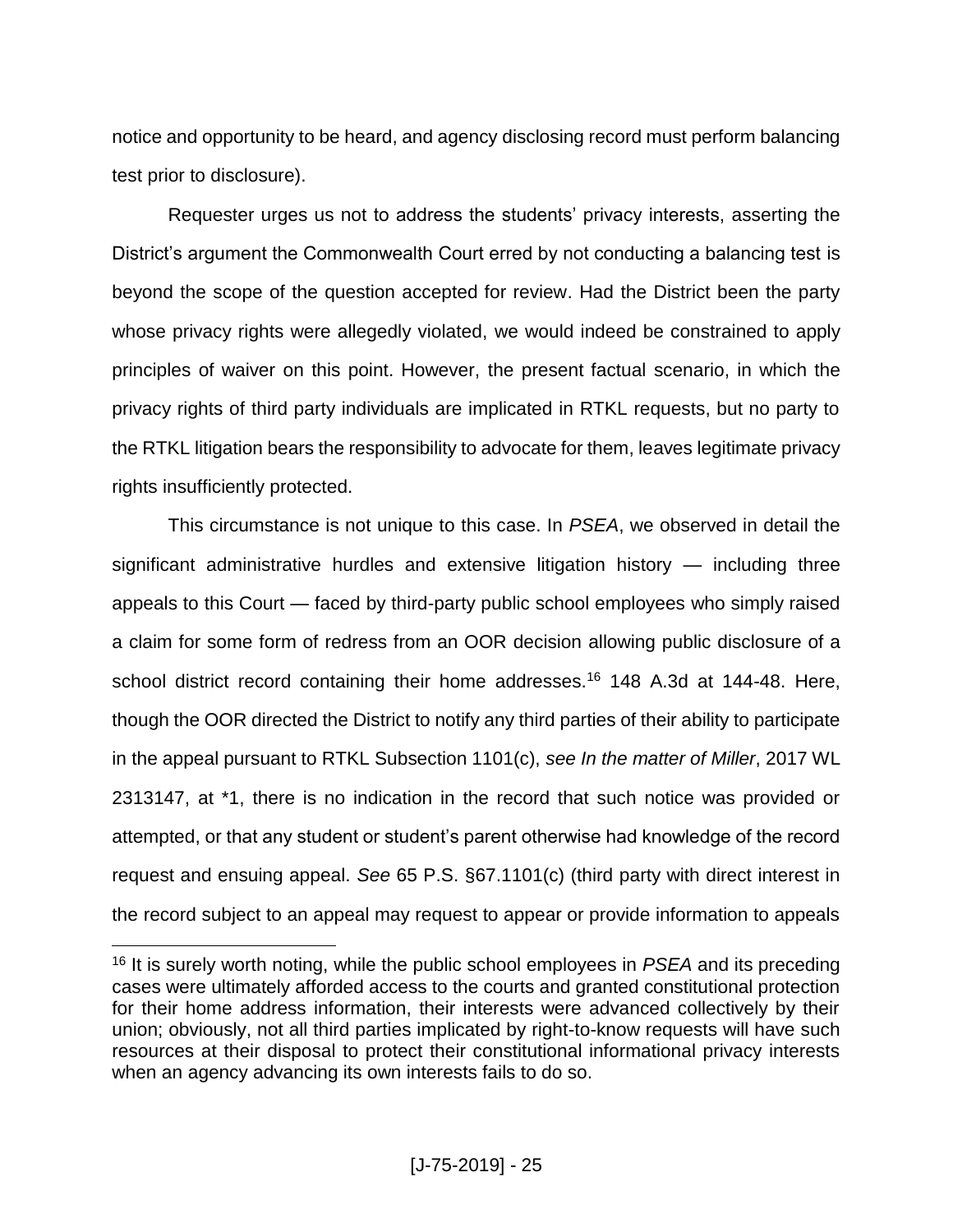officer prior to hearing and entry of order). Furthermore, while other avenues likely exist that might also serve to protect students' sensitive information — such as other RTKL exceptions,<sup>17</sup> or requests for quidance from the USDOE's Family Policy Compliance Office and/or Student Privacy Policy Office — here, the District's misplaced focus on Subsection 708(b)(1)(i) serves to emphasize and underscore how the District's necessarily self-interested advocacy might fail to adequately advance the discrete rights of students.

The informational privacy rights of public school students and their parents — who are not afforded a choice about whether children go to school, how they travel there, or whether they are subject to videotaping by the school — are particularly and palpably vulnerable to violation both in the present case and within the context of right-to-know requests in general. For this reason, we have addressed the students' informational privacy interests pursuant to *PSEA*.

As indicated *supra*, in *PSEA*, this Court examined Pennsylvania's constitutional protections for informational privacy and reaffirmed that the citizens of the Commonwealth, pursuant to Article I, Section 1 of the Pennsylvania Constitution, have a right to informational privacy — *i.e*., to control access to and dissemination of their personal information. *PSEA*, 148 A.3d at 150. Third parties whose personal information is contained within a public record must be afforded notice and an opportunity to be heard in a record request proceeding. *Prince*, 219 A.3d at 619. Before the government may release personal information, it must conduct a balancing test to determine whether the

<sup>17</sup> *See, e.g.*, 65 P.S. §§67.708(b)(15)(i) (preventing disclosure of academic transcripts); 67.708(b)(30) (preventing disclosure of certain identifying information concerning minors); 67.708(b)(5) (protecting records of disability status and medical and psychological records, including evaluations and treatment); 67.708(b)(28) (protecting records related to the receipt of social services).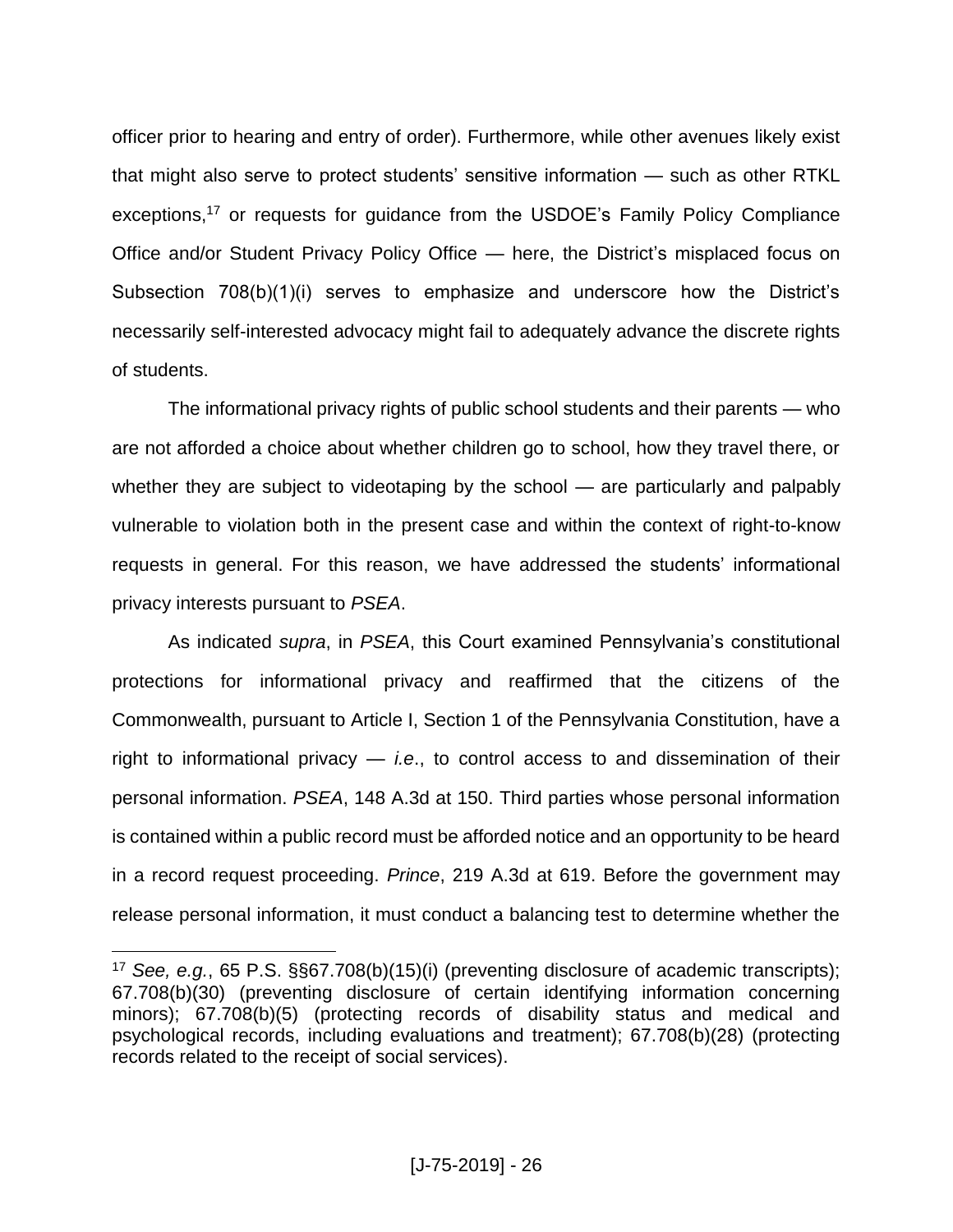right of informational privacy outweighs the public's interest in dissemination. *PSEA*, 148 A.3d at 144. It is the obligation of the agency disseminating the requested record to perform the balancing test, unless legislative pronouncements or prior decisions of Pennsylvania courts have already done so. *Reese*, 173 A.3d at 1159; *Prince*, 219 A.3d at 619. Pursuant to a *PSEA* balancing test, constitutional considerations may necessitate redaction of personal information not otherwise permissible under the RTKL. *Reese*, 173 A.3d at 1159.

Accordingly, though we have established the video itself is a public record subject to disclosure, it remains the obligation of the District to balance the students' and their parents' interests in controlling access to and dissemination of the children's images in the video against the public's interest in dissemination of those images, and to redact the video as necessary to protect those informational privacy interests. Because Requester here expressly disclaims any public interest in disclosure of the identities of the students depicted in the video,<sup>18</sup> the District need not weigh any further; it can effectuate access to the requested record without violating the children's informational privacy rights by redacting their images in the video.

Lastly, we note this constitutional balancing test is a common law principle and not a statutory requirement, but is frequently implicated within RTKL record requests and litigation. As discussed *supra*, subsequent to *PSEA*, the agency responsible for disseminating a public record should perform the balancing test, though the test may also be subsumed within a legislative pronouncement or decision of court. *See, e.g.*, *Prince*, 219 A.3d at 619. As is evident from a review of *Reese*, *Prince*, and the present case, there appears to remain some confusion regarding how and when such balancing should occur, who must be notified of a right to object to disclosure of personal information, and

<sup>18</sup> *See* Letter of Rudy Miller to the OOR dated 4/4/2017; Requester's Brief at 16.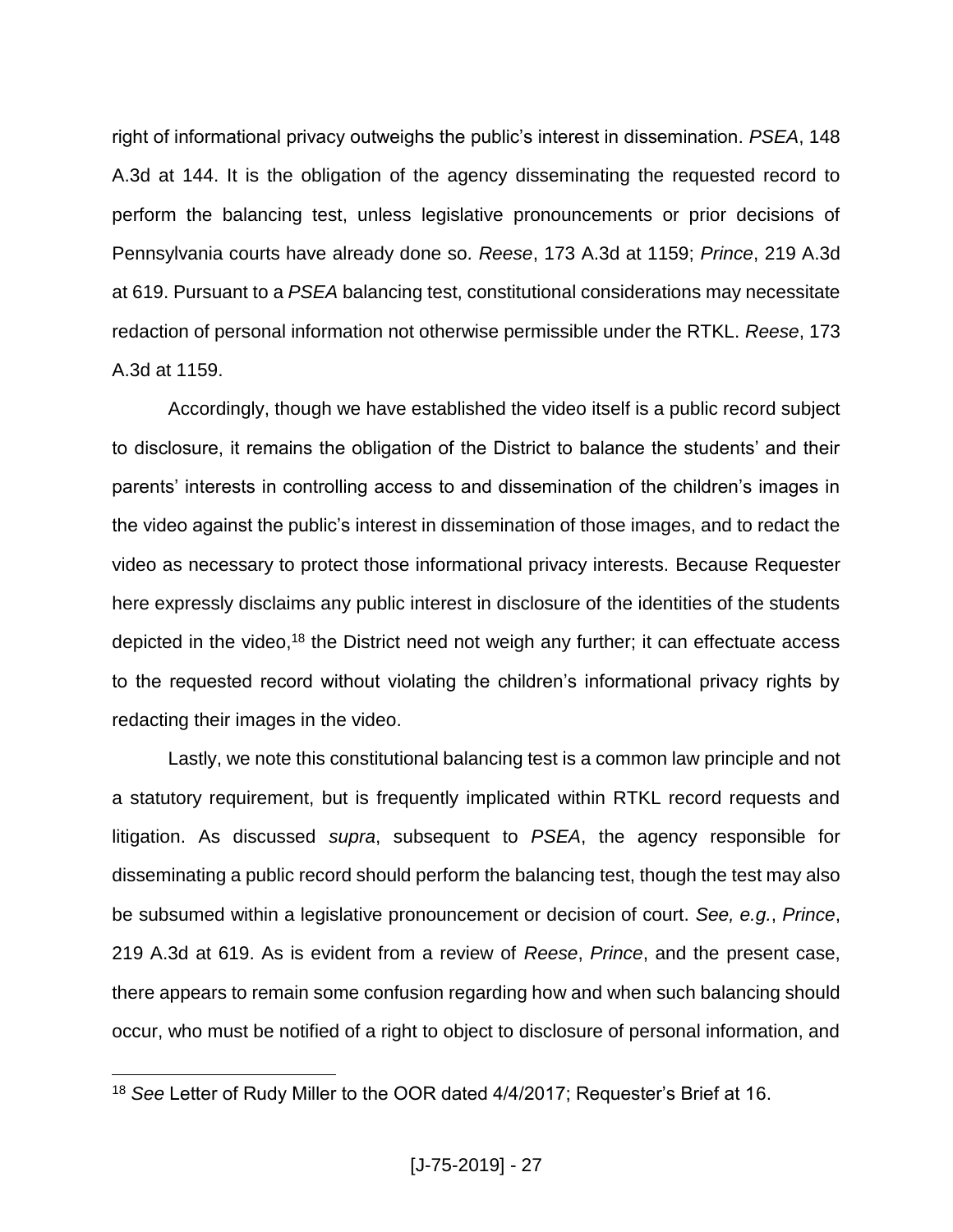under what circumstances courts should perform a balancing test in the absence of one taking place below. *See also, e.g.*, District's Brief at 5, 12-14 (arguing Commonwealth Court erred by not performing balancing test); *Governor's Office of Admin. v. Campbell*, 202 A.3d 890, 893-94 (Pa. Cmwlth. 2019) (*en banc*) (presuming authority to perform *PSEA* balancing test on appeal rather than remand in interest of judicial economy). Ideally, when third parties' informational privacy interests are implicated by record requests, the agency will have received all relevant information from interested parties and performed such balancing as necessary on its initial review. Yet, until such processes are clearly established, it appears likely that third parties' informational privacy rights will remain merely incidental to right-to-know litigation, and protected only insofar as they are adequately raised by the agency or identified and addressed by the courts. We recognize the establishment of such procedures is a task within the legislative bailiwick, and we therefore urge the General Assembly to undertake a review of the RTKL's procedural provisions and related policy and protocols, in order to adopt such additional procedures as are necessary to ensure the protection of the constitutional informational privacy rights of third parties — in particular, those rights of public school students — when they are implicated by right-to-know requests.<sup>19</sup>

<sup>&</sup>lt;sup>19</sup> It bears repeating, we have previously issued such entreaties to the General Assembly regarding confusing elements of the RTKL in need of clarification, particularly with regard to third party notice and opportunity to be heard. *See, e.g*., *PSEA*, 148 A.3d at 159-60 (noting "the breadth of the disclosure anticipated by the RTKL and the public's demonstrated appetite for information from and about the government[;]" "we reiterate to the OOR, and to the General Assembly, our . . . concerns regarding the disjointed and scant procedural protections at both the request and appeal stages of the RTKL."); *Prince*, 219 A.3d at 619 n.22 ("Despite our repeated alerts to these due process deficiencies, neither the General Assembly nor the OOR has implemented improved procedural protections for individuals whose personal information may be subject to disclosure in violation of their constitutional right to privacy."). *See also*, *e.g.*, *Bowling v. Office of Open Records*, 75 A.3d 453, 478, 480 (Pa. 2013) (Castille, C.J., dissenting) ("In my tenure on the Court, it is difficult to recall a statute that has so quickly generated so much litigation